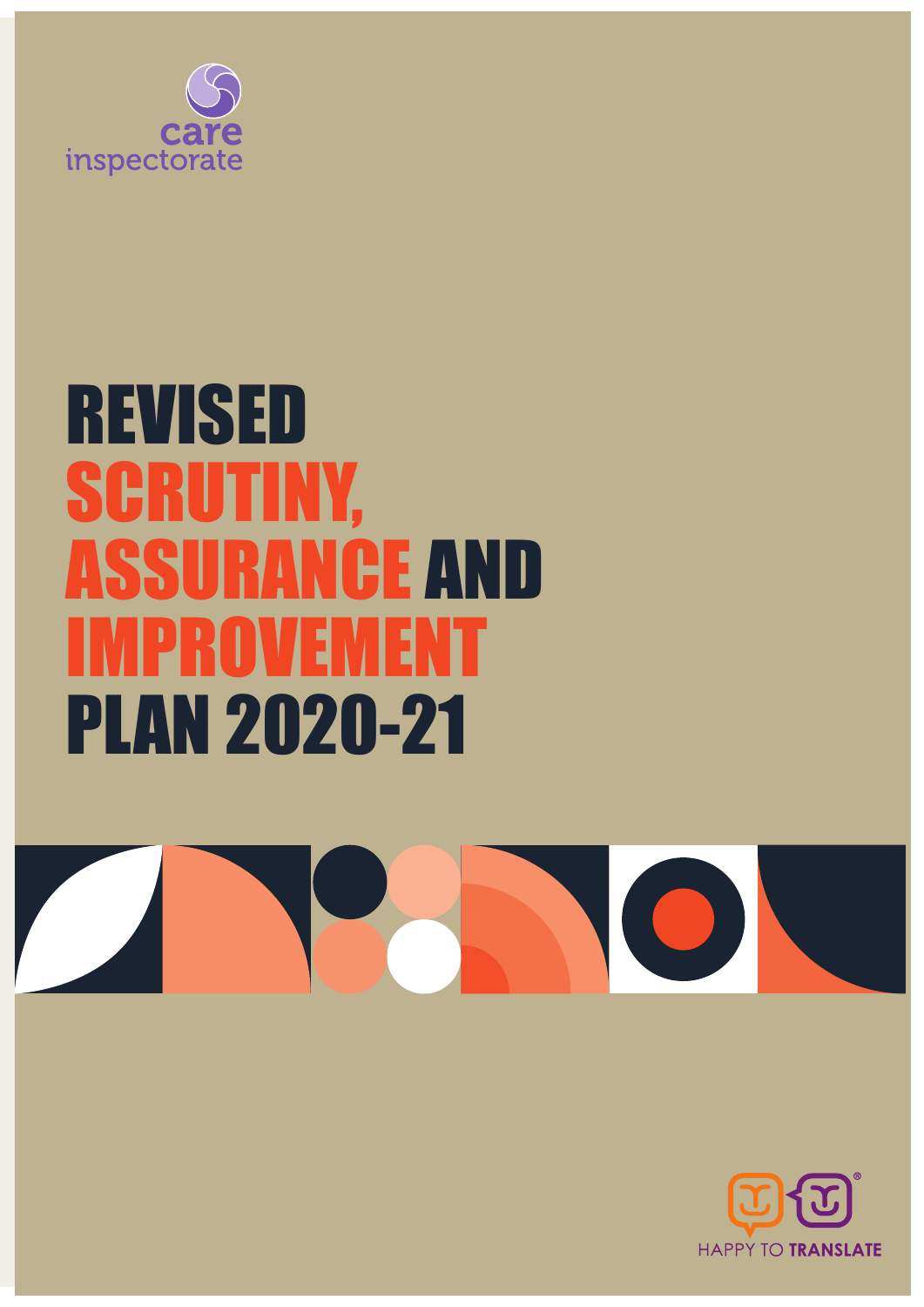## Preface

When we submitted our Scrutiny, Assurance and Improvement Plan 2020-21 to Scottish Ministers for approval in February 2020, no one could have predicted how different the world would look less than a year later.

At the beginning of March 2020, we acted quickly to change our approach to scrutiny and improvement support and implement different approaches in order to keep people safe in the face of the escalating pandemic. Given the evident risk that our staff could transmit or spread COVID-19 in services, we took the decision, with advice from directors of public health (DsPH) that it would have been untenable to continue with on-site inspections at that time. Our approaches to scrutiny and improvement support evolved and we developed new and enhanced ways to support the care sector and to provide assurance to the public. We significantly increased levels of contact with services and continued our monitoring and oversight activity. For the first time, oversight also included contact with services through Near Me video consultation and observation that enabled us to examine services' environments, systems and practice.

We continued to encourage people to raise concerns and complaints with us and take appropriate action where needed to ensure guidance and procedures are followed and people are kept safe and their needs met. Any child or adult protection concerns are referred to police and social work services, and we work closely with them, taking part in any multi-disciplinary meetings that are necessary.

We began targeting on-site inspections and taking robust action, including enforcement where the intelligence deemed it necessary to do so. This is done in a strictly risk-assessed way, with inspectors rigorously following infection prevention and control guidance before, during and after visits to keep themselves and care homes safe.

We have augmented our quality frameworks, which we use as scrutiny tool and which services use for self-evaluation, by including a new key question designed to focus on how services are responding to COVID-19 and practising infection prevention and control.

An enhanced system of assurance for care homes was established and is led by health boards and directors of public health with whom we have had joint agreement to carry out service visits. As the national regulator of social care, we have the power, duty and authority to enter services if it is assessed necessary to do so.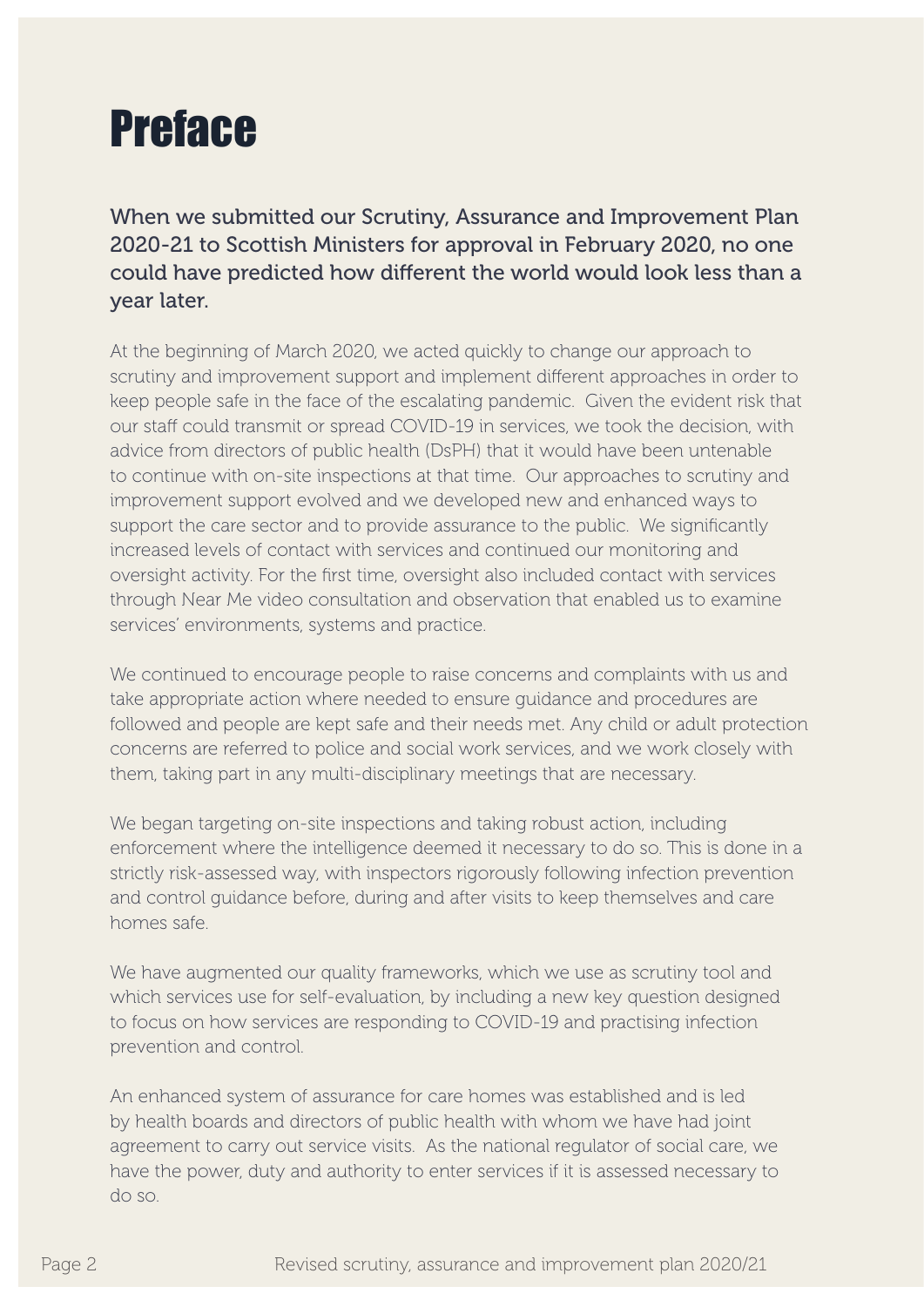We have been working closely with directors of public health, health and social care partnerships (HSCPs) and local clinical oversight teams led by directors of nursing, to jointly assess circumstances within each and every care home in Scotland. We come to joint decisions on those care homes that need further intervention, to provide the right support from a range of specialists including infection prevention and control experts, community nursing, GP services and inspection.

To date, we have published two overview reports on COVID-19 and how it has impacted the care sector[:The Care Inspectorate's](https://www.careinspectorate.com/images/documents/5783/CI%20Role%20Purpose%20Learning%20during%20COVID-19.pdf)  [role, purpose and learning during the COVID-19 pandemic;](https://www.careinspectorate.com/images/documents/5783/CI%20Role%20Purpose%20Learning%20during%20COVID-19.pdf) and [Delivering care at home and housing support services during the](https://www.careinspectorate.com/images/documents/5816/Delivering%20CAH%20and%20HSS%20during%20the%20COVID-19%20pandemic%20-%20%20FINAL%2022092020.pdf)  [COVID-19 pandemic.](https://www.careinspectorate.com/images/documents/5816/Delivering%20CAH%20and%20HSS%20during%20the%20COVID-19%20pandemic%20-%20%20FINAL%2022092020.pdf) It is crucial that we build, understand and share the whole picture of how COVID-19 is impacting the care sector, and that we are all able to learn the lessons and adapt accordingly. We will continue to gather, interrogate and analyse intelligence to inform future reports that we will publish in due course.

Other bodies will also be carrying out their own research and inquiries into the impact of the pandemic, an early example of which is Public Health Scotland's report on discharges from NHS hospitals into care homes, and we pay close attention to these, drawing learning and insight from their findings.

We continue to adapt our approach to oversight as we take the learning from the pandemic through reflections, for example from root cause analysis and listening to the voice of care workers and people experiencing care.

We are also working with other bodies and strategic groups including Scottish Government, directors of public health, the national contingency planning group (now merged with the pandemic response in adult social care group), the Chief Medical Officer's clinical and professional advisory group, the care home rapid action and intelligence group (now known as the pandemic response in adult social care group), health and social care partnerships, and Scottish Care to ensure the rapid and cohesive response that Scotland requires, and we must all deliver.

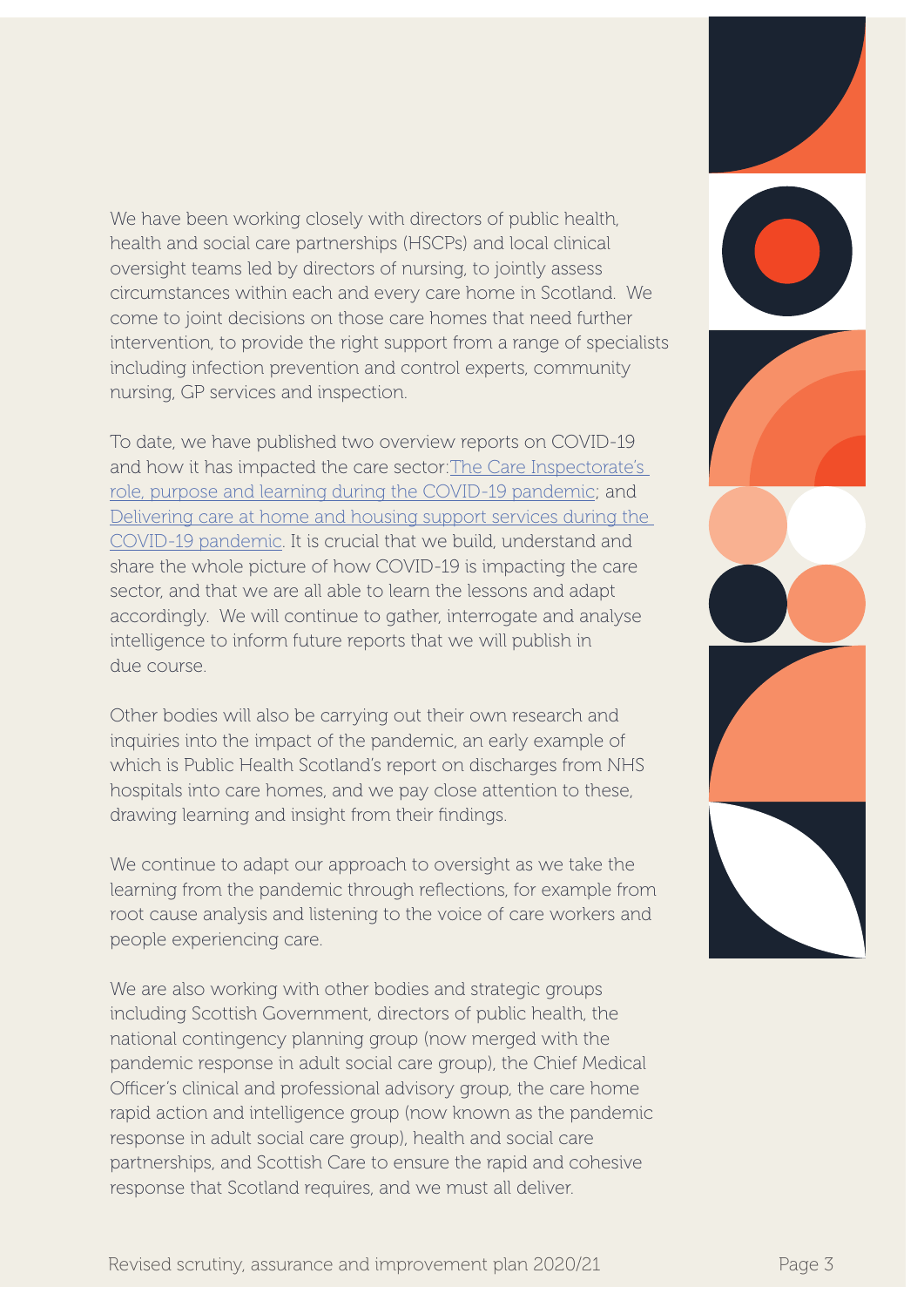## What's next?

## Different approaches to scrutiny and improvement support

We know that our approaches to scrutiny and improvement support need to continue to evolve during the pandemic. We are very aware that providers will be considering how they balance the needs, choices and rights of people they support with infection prevention and control measures. We must also find this balance. It is everyone's right to have the best quality of care and, through our work, we will support and encourage providers to improve their services so that adults and children across Scotland are able to realise their potential and live well. Where it is necessary, we will take action.

## A blended approach to scrutiny

As part of an enhanced system of assurance for care homes, we are continuing on-site inspections of services identified as being high risk, taking robust action when required. We are doing this in an intelligence and risk-assessed way and our inspectors are rigorously following infection prevention and control guidance before, during and after visits in order to keep residents and staff in care homes and themselves safe.

### Intelligence

During the pandemic, we have broadened and enhanced the way we gather, analyse and share data and intelligence about services. This includes intelligence gathered from scrutiny and oversight of services, and gathering information from public health and other agencies. This allows us to assess more accurately the quality of care and improvements required and determine priorities from all the available intelligence to determine the focus of our work. We will continue to progress and develop our intelligence-led, risk-based and proportionate approach to all that we do.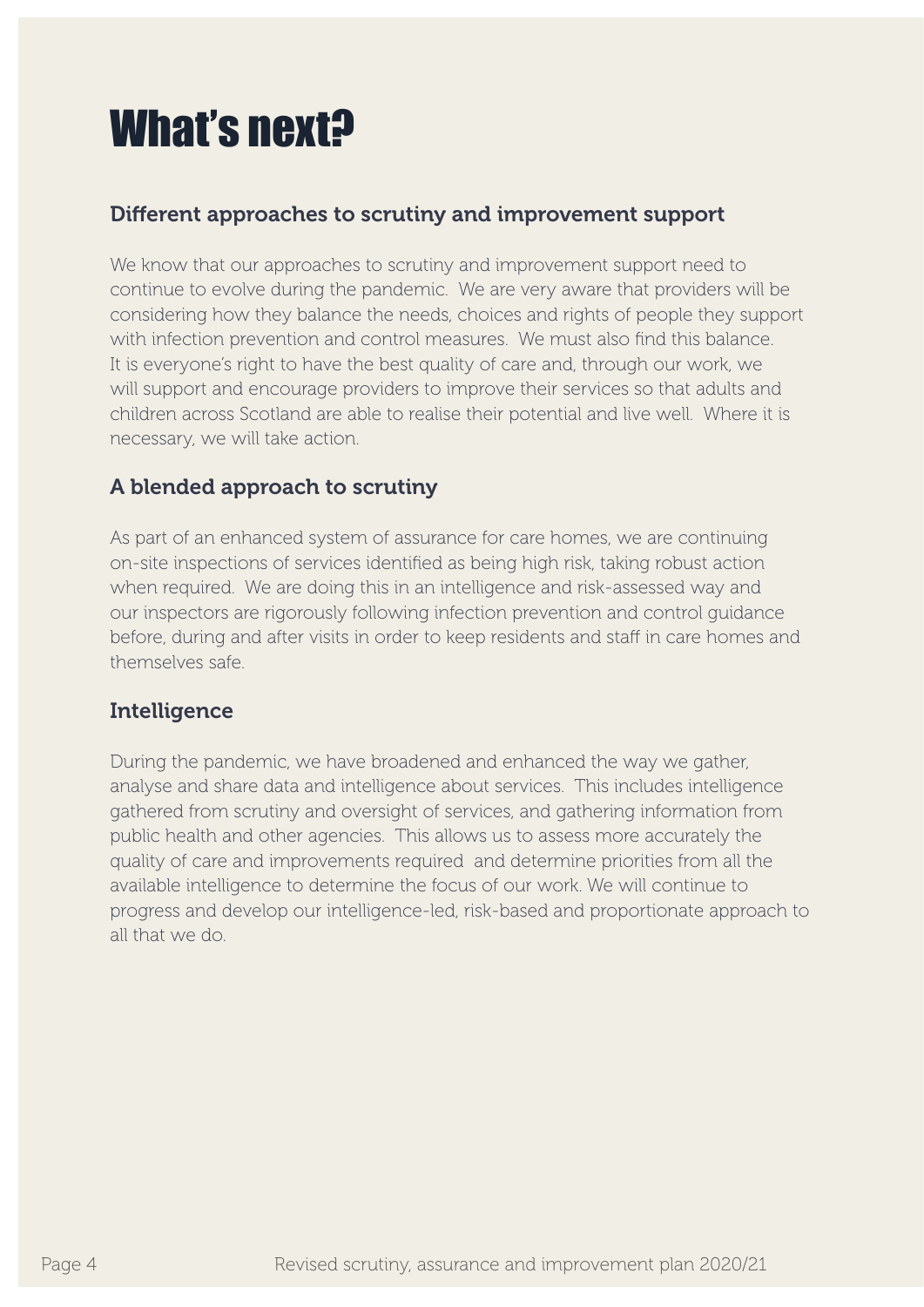## 1. Introduction

Each year, in accordance with Section 54 of the Public Services Reform (Scotland) Act 2010, the Care Inspectorate must prepare a plan for carrying out inspections in line with best regulatory practice and the agreed budget. The plan must set out arrangements for inspections to be carried out (including inspections of those services subject to self-evaluation (S.54 (2) (a)). It may make different provision for different purposes (S. 54(2) (b)). In preparing the plan, the Care Inspectorate must have regard to any guidance issued by Scottish Ministers. The plan must be kept under review and may, from time to time, be revised to reflect risk. The Care Inspectorate will seek ministerial approval for this plan and any updates to it. Our Scrutiny, Assurance and Improvement Plan for 2020-21 was submitted to, and approved by Scottish Ministers in February 2020. The purpose of this revised scrutiny assurance and improvement plan is to outline how we have deviated from the original plan submitted in February 2020 in order to respond effectively to the COVID-19 pandemic and set out as best we can our revised plan for the next six months until 31 March 2020.

The pandemic is far from over and clearly there is still significant uncertainty in how it might impact on our work during this period and beyond, not least on our ability to enter and inspect care services and care homes in particular. Nationally and internationally, infection rates (the 'r' number) is rising and some restrictions on public life are being re-imposed or tightened, albeit on a more localised/geographic basis. Like other public bodies and organisations, the pandemic has had a significant impact on our own staff, and this continues to be the case. It is therefore difficult to plan in these circumstances with any degree of certainty. While it is not possible to return to pre-COVID-19 business as usual approaches when there remains such uncertainty, the proposals outlined in this plan are targeted, proportionate and riskbased, and intended to support the national response to COVID-19 in the best way we can.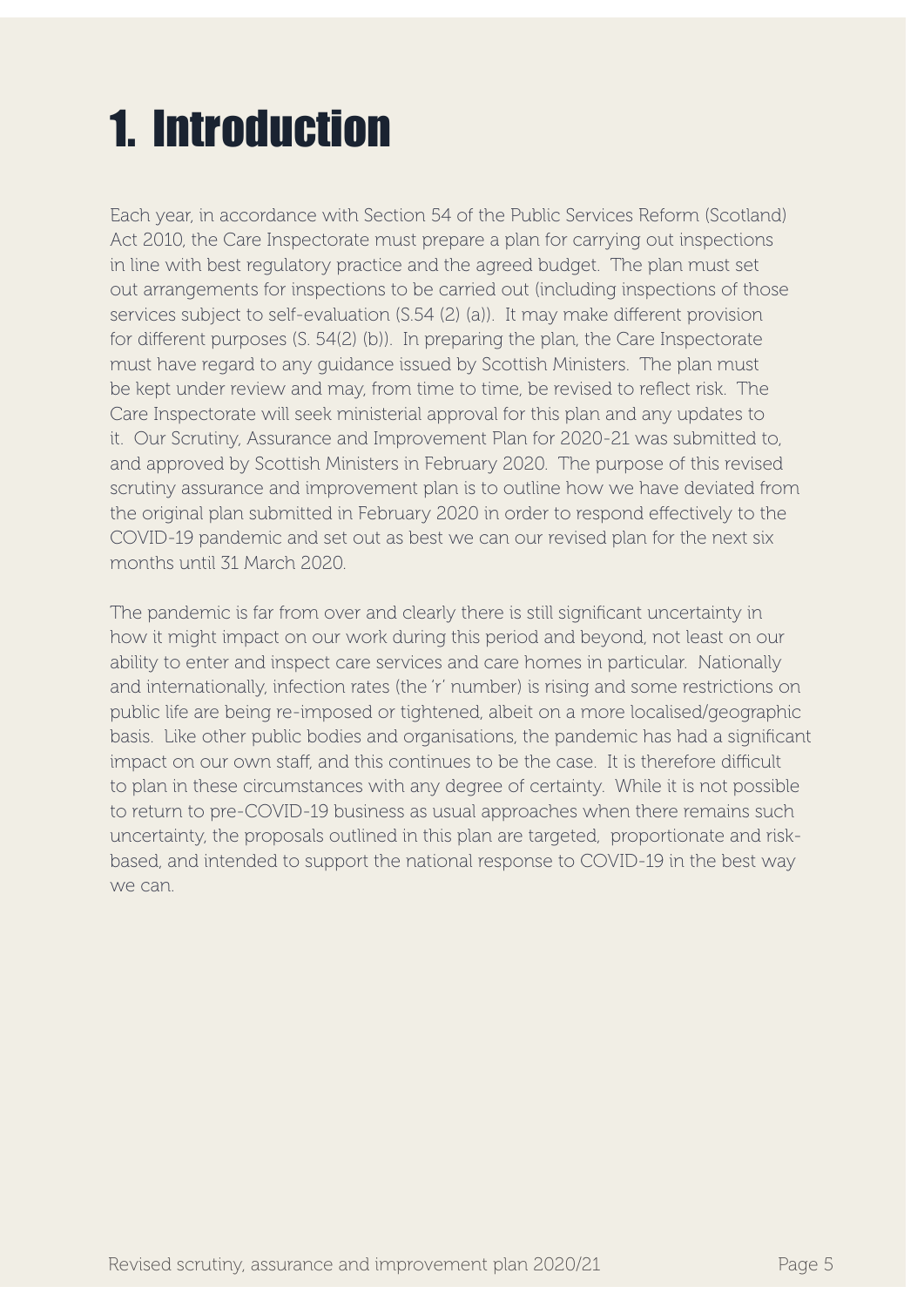## 2. How we have changed what we are doing

## 2.1 On-site inspections

We are targeting on-site inspections and taking robust action including enforcement where the evidence deems it necessary.

We have radically changed the way we prioritise our inspections and target our resources, using learning from the COVID-19 outbreak. This involves gathering intelligence from, and greater collaboration with, public health, clinical support and oversight teams, and health and social care partnerships.

Our approach to scrutiny, assurance, intervention and support is balanced against the considerable public health risk that continues during this pandemic.

## 2.2 Enforcement action

Following on-site inspection, we may issue a letter of serious concern to formally document and share with the provider those matters requiring immediate action that must be fully addressed; usually within 48 hours (72 hours at a weekend). Up to the week commencing 26 October we have issued 27 letters of serious concern. .

We may also take formal enforcement action by issuing an improvement notice. Up to the week commencing 26 October 2020, we have issued nine improvement notices.

## 2.3 Follow-up inspections

What has been particularly effective in our response to the COVID-19 pandemic is the way in which we have undertaken follow-up inspection visits quickly when significant concerns were identified, often within a few days and sometimes repeatedly over a period of weeks until the required improvements are not only made but sustained over time. While this is resource intensive and more limiting on the overall number of inspections we can undertake (particularly if we continue to count inspections as we have always done; by the number of reports) it has demonstrated unequivocally the power and effectiveness of inspection as a diagnostic tool as well as a key driver of improvement in the quality of care and thereby the safety, protection and wellbeing of people.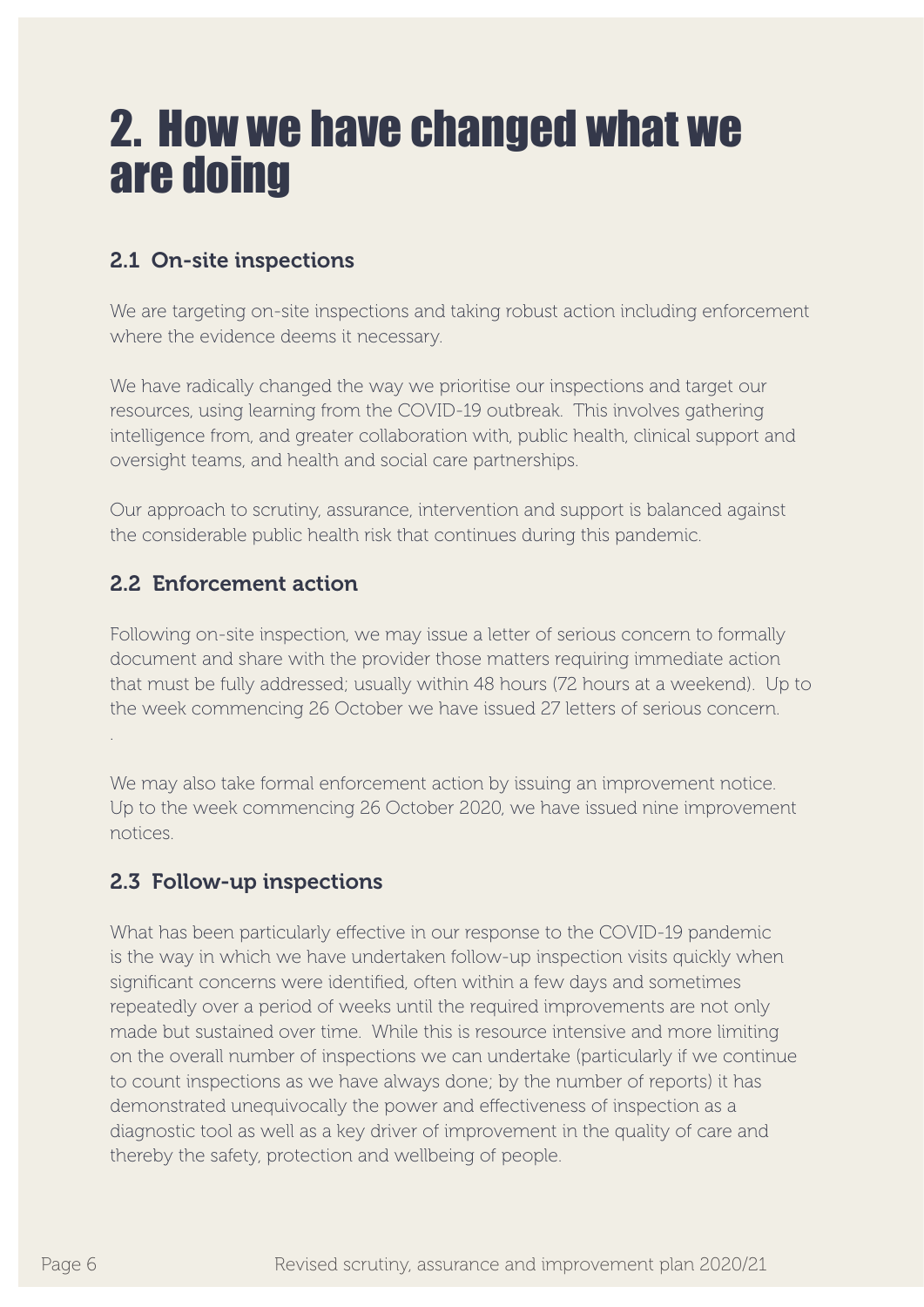### 2.4 Fortnightly reports to the Scottish Parliament on Care Inspectorate inspections

In accordance with Paragraph 22 in Part 9 of Schedule 1 to the Coronavirus (Scotland) (No.2) Act 2020, which came into force on 27 May 2020, the Care Inspectorate must lay before Parliament a report every two weeks setting out: (a) which care home services it inspected during those two weeks

(b) the findings of those inspections.

The first report was laid on 10 June 2020. By Wednesday 28 October 2020, we had published 11 reports and we continue to produce these reports as required by the Act.

To meet the duties imposed by the Act and to comply with associated guidance, the Care Inspectorate must focus and report on infection prevention and control, personal protective equipment (PPE) and staffing. Consequently, we have amended our quality framework for care homes to support this process. This enables us to focus on these areas while also considering the impact on people's wellbeing. This framework supports openness and transparency, and helps to ensure a fair and consistent approach, including in any evaluations we make.

To support our inspections under these circumstances, we have developed inspection tools on wellbeing, infection prevention and control, and staffing that have been agreed with Health Protection Scotland and Healthcare Improvement Scotland. Some of our inspections have been undertaken with inspectors from Healthcare Improvement Scotland and NHS public health staff. We have taken account in all inspections of the scrutiny intelligence we have, including previous inspections, complaints made to us, notifications made by the services, and information shared with us by health and social care partnerships and directors of public health for the relevant local authority areas.

We have augmented our quality framework by creating an additional key inspection question with associated quality indicators. This reflects our current inspection focus on service performance in relation to COVID-19 infection prevention and control, PPE, staffing and people's wellbeing.

Up to week commencing 26 October 2020, we had undertaken 343 on-site inspection visits covering 205 services. In all cases where we identify significant concerns, we carry out follow-up inspection visits and report on improvements. In some services, we have carried out several follow-up visits to ensure improvements are made and sustained over time.

Notwithstanding the fortnightly report to the Scottish Parliament, we continue to publish more detailed, individual inspection reports that follow our normal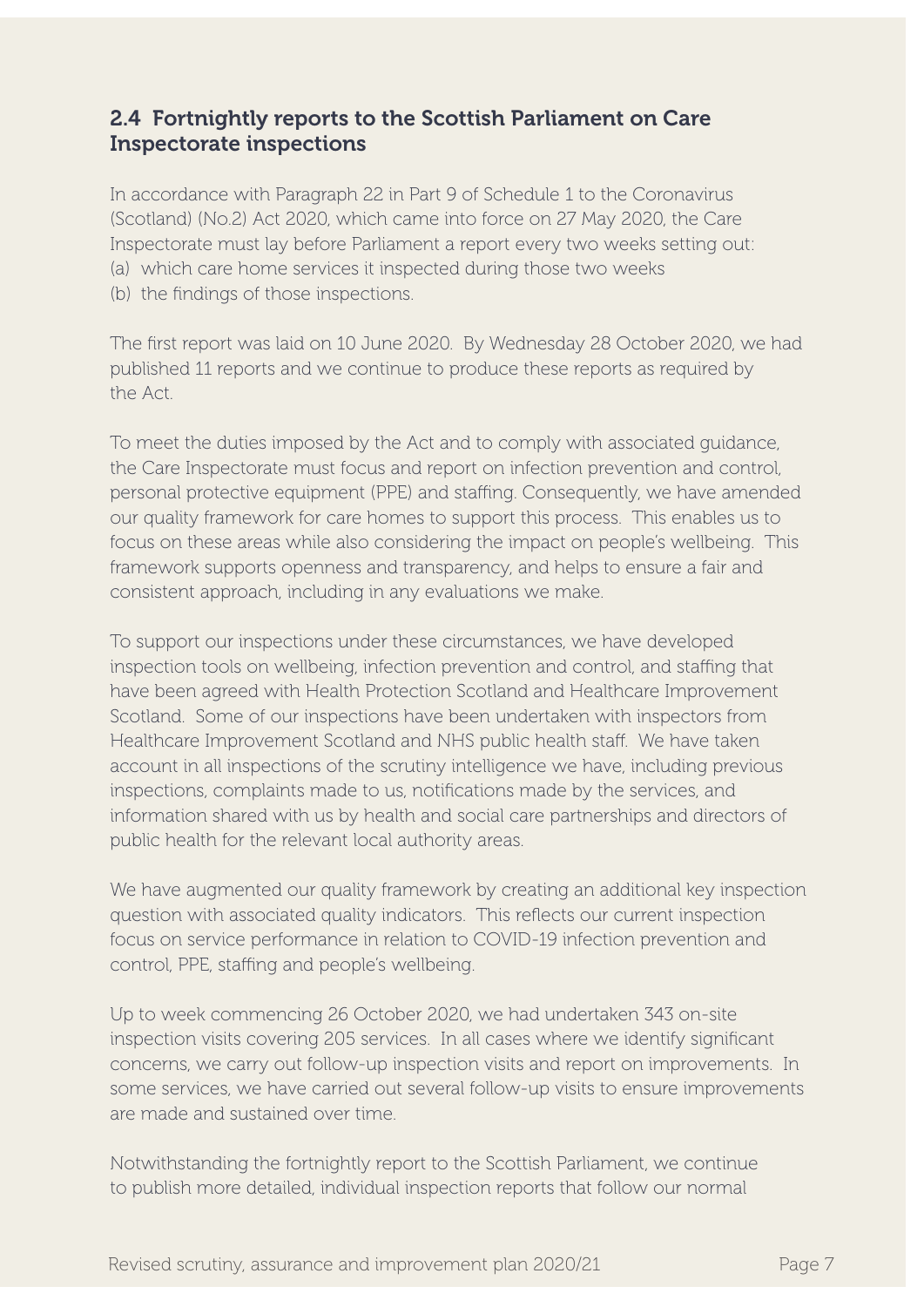publication protocols. For these, we normally work to a target of 20 days for a draft report to be sent to a provider for a factual accuracy check, but during the COVID-19 pandemic we have reduced that to publication in around ten days.

The publication of the fortnightly parliamentary reports together with much quicker publication of the full reports has been generally well received, but this is extremely time consuming and challenging for our staff. While we will continue to do this in accordance with the emergency legislation, scaling up our scrutiny and assurance activity will make this even more challenging. The fortnightly parliamentary reports will get much longer and become even more difficult to manage effectively in the course of a fortnightly cycle. If this requires to be continued after 30 September 2020, we will need to review and reduce the level of detail in the fortnightly report to make it more manageable. Unless we do so, it will impact on our ability to undertake and manage scrutiny effectively, and potentially compromise the quality of that and associated reports.

## 2.5 Performance reporting

Our current practice is to measure our performance by counting inspections by the number of published reports. For example, one service was visited and inspected on five separate occasions over an eight-week period, but for recording purposes that counts as one inspection. This method of counting does not truly reflect the scale of our work and we are proposing to address that in line with our new business model outlined in our Corporate Plan 2019-22 and as detailed below.

In a similar vein, it is important to note that the statutory interpretation of what defines an inspection is much wider than has hitherto been applied by the Care Inspectorate and its predecessor body, the Care Commission. The Care Inspectorate is empowered to design its own approaches to furthering improvements in social services, including designing what constitutes an inspection. The need for broad ministerial approval for a plan of inspections notwithstanding, Section 53 of the 2010 Act describes a very wide range of purposes for which an inspection may take place, including:

- (a) reviewing and evaluating the effectiveness of the provision of the services
- (b) encouraging improvement in the provision of those services
- (c) enabling consideration as to the need for any recommendations to be prepared as to any such improvement
- (d) investigating any incident, event or cause for concern
- (e) enabling consideration as to the need for enforcement action
- (f) reviewing and evaluating the extent to which a social service is complying with the integration delivery principles and contributing to achieving the national health and wellbeing outcomes.

Our current approach to defining an inspection has been largely drawn from (a) above, with other areas secondary components of it. However, the primary purpose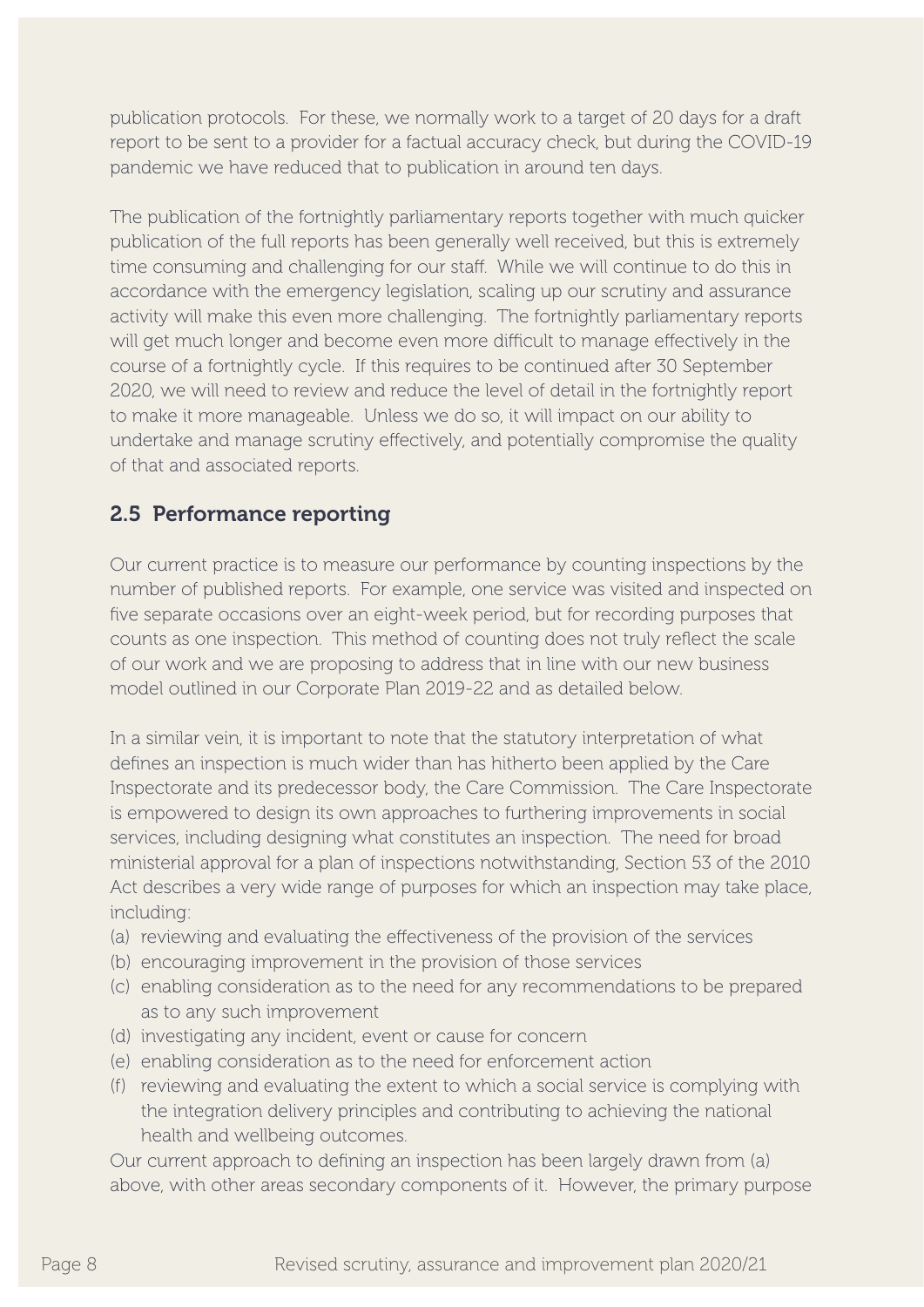of an inspection may also be any of the others (b-f) above undertaken separately or together and without necessarily progressing (a) at the same time. In other words, an inspection could consist of simply reviewing and evaluating the effectiveness of a service as in (a). However, a separate visit to the service to encourage improvement; monitoring visits to check progress in making improvements; or investigating a complaint could also be considered as separate inspections. This opens up a much wider field of thinking about what our interactions with care services might look like, and what the associated methodology may be, and is reinforced by Section 53 (2A) (5) of the 2010 Act, which clarifies that "an inspection may, subject to any regulations made under section 58, take such form as SCSWIS considers appropriate".

This is another example of how we need to radically change our approaches and be more flexible and responsive, including in meeting the challenges arising from the COVID-19 pandemic and beyond, and to better reflect in the reporting of our performance all that we do. We are also proposing to address this in line with our new business model outlined in Corporate Plan 2019-22 and as detailed below.

## 2.6 Moving forward in the context of the COVID-19 pandemic

As well as considering the ongoing impact of COVID-19 on our work and our communities, the onset of winter will undoubtedly present new challenges and new risks, particularly to the most vulnerable. We need to consider the potential impact the influenza viruses may have in a COVID-19 context on social work and social care services and their partners, staff in those services, our own staff and most importantly people who use services, their families and carers. Our scrutiny and assurance plan needs to be flexible and responsive to this and therefore dynamic.

We need to be able to identify and respond to risks in individual services however they may be identified, but also be able to use our scrutiny and improvement support activities in the most effective and efficient way we can; not only to continue providing robust assurance and supporting improvement in the quality of care, but to support services to prepare for the onset of winter and where possible, reduce risks to people who use services. Such approaches need to adhere to our now well-established principles of being targeted, proportionate, intelligence-led and risk-based. In order to make the best use of our resources during a time of increasing demand, that means different approaches for different services and service types.

We also need to continue working collaboratively with providers of services and scrutiny and delivery partners to maximise our collective efforts and the impact we have. During the COVID-19 pandemic, we have already significantly strengthened our collaborative approaches with, for example, Healthcare Improvement Scotland, public health staff and health and social care partnerships, particularly in the areas of sharing information and intelligence, but also in joint inspections. We continue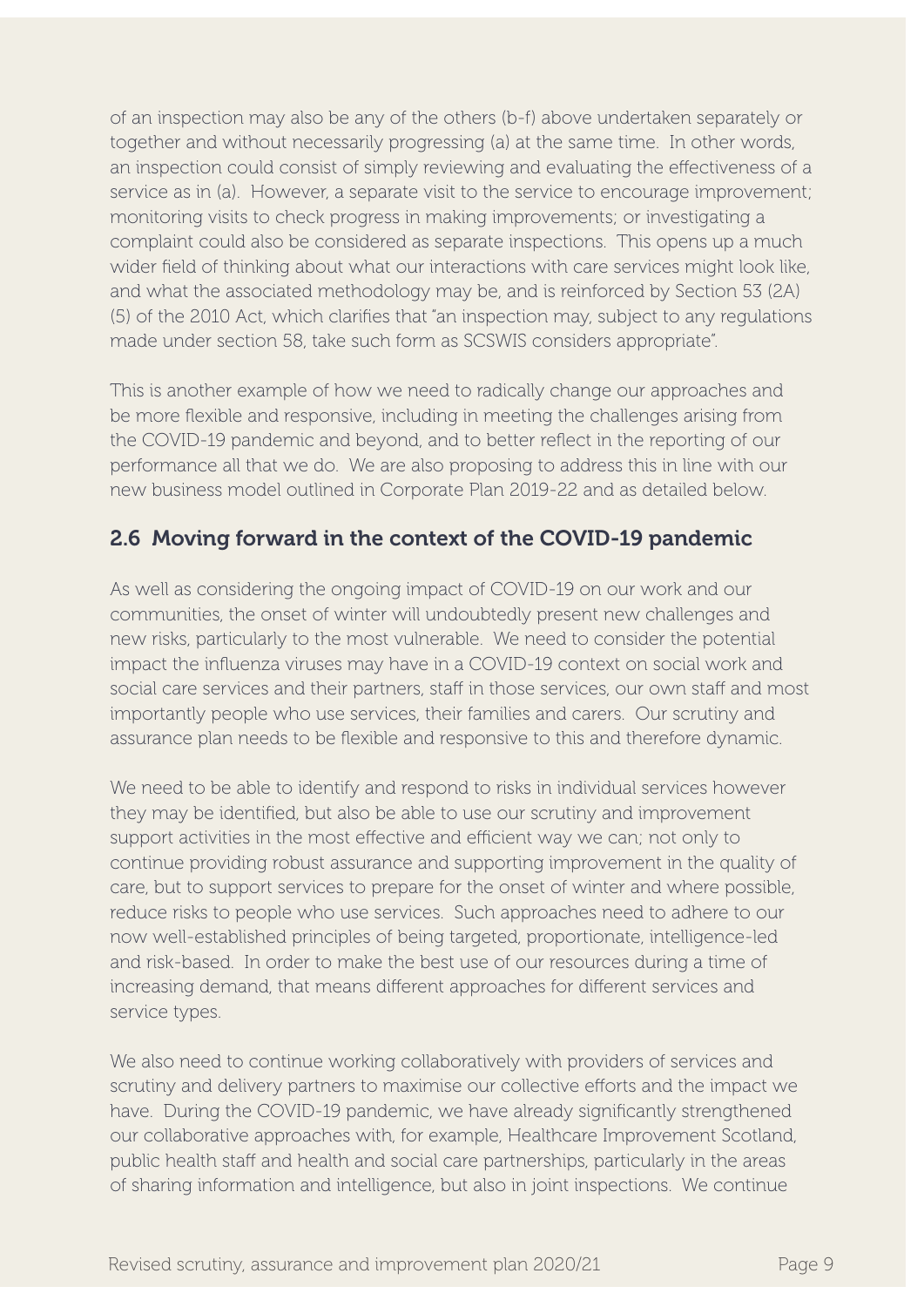to recognise the unique skills, knowledge and experience that those partners bring. These assets complement those of our own staff who are themselves highly skilled, knowledgeable and experienced in health, social work and social care, and uniquely placed to develop and deliver scrutiny assurance and improvement support. We will continue to build and strengthen these partnerships but recognise they may have competing priorities that may limit this, particularly if they are responding directly to COVID-19 outbreaks and other public health situations.

It important that we continue to work closely with, albeit independently from, Scottish Government ministers and officials to ensure that our scrutiny, assurance and improvement support is not only flexible and responsive to a rapidly developing and changing context, but aligned to Scottish Government policy. It is also important that our scrutiny findings continue to inform the development, implementation and review of policy. Our collaborative arrangements have been strengthened during the past six months; we value and recognise the importance of maintaining this and commit to further strengthening those arrangements where possible.

We will continue to attach a high priority to working with the many other bodies and strategic groups that we regularly engage with, to ensure the rapid and cohesive response that Scotland requires, and we must all deliver.

These bodies include:

- the Scottish Social Services Council (SSSC)
- Audit Scotland
- Her Majesty's Inspectorate of Constabulary in Scotland (HMICS)
- Education Scotland
- Her Majesty's Inspectorate of Prisons for Scotland (HMIPS)
- the Chief Medical Officer's clinical and professional advisory group
- the pandemic response adult social care group (PRASCG)

and representative bodies such as Scottish Care, the Coalition of Care and Support Providers in Scotland (CCPS) and the Scottish Childminding Association (SCMA)

#### 2.7 Public reporting of inspections

In developing a more flexible and responsive approach to scrutiny, assurance and improvement support, we have given due regard to Section 57 of Public Services Reform (Scotland) Act, 2010, which requires us to report publicly on any inspection intervention.

Section 57 states that where an inspection has been completed, the Care Inspectorate must prepare a report on the matters inspected and must without delay send a copy of that report to the person providing the service that has been inspected. It follows, therefore, that if we take a wider view of what constitutes an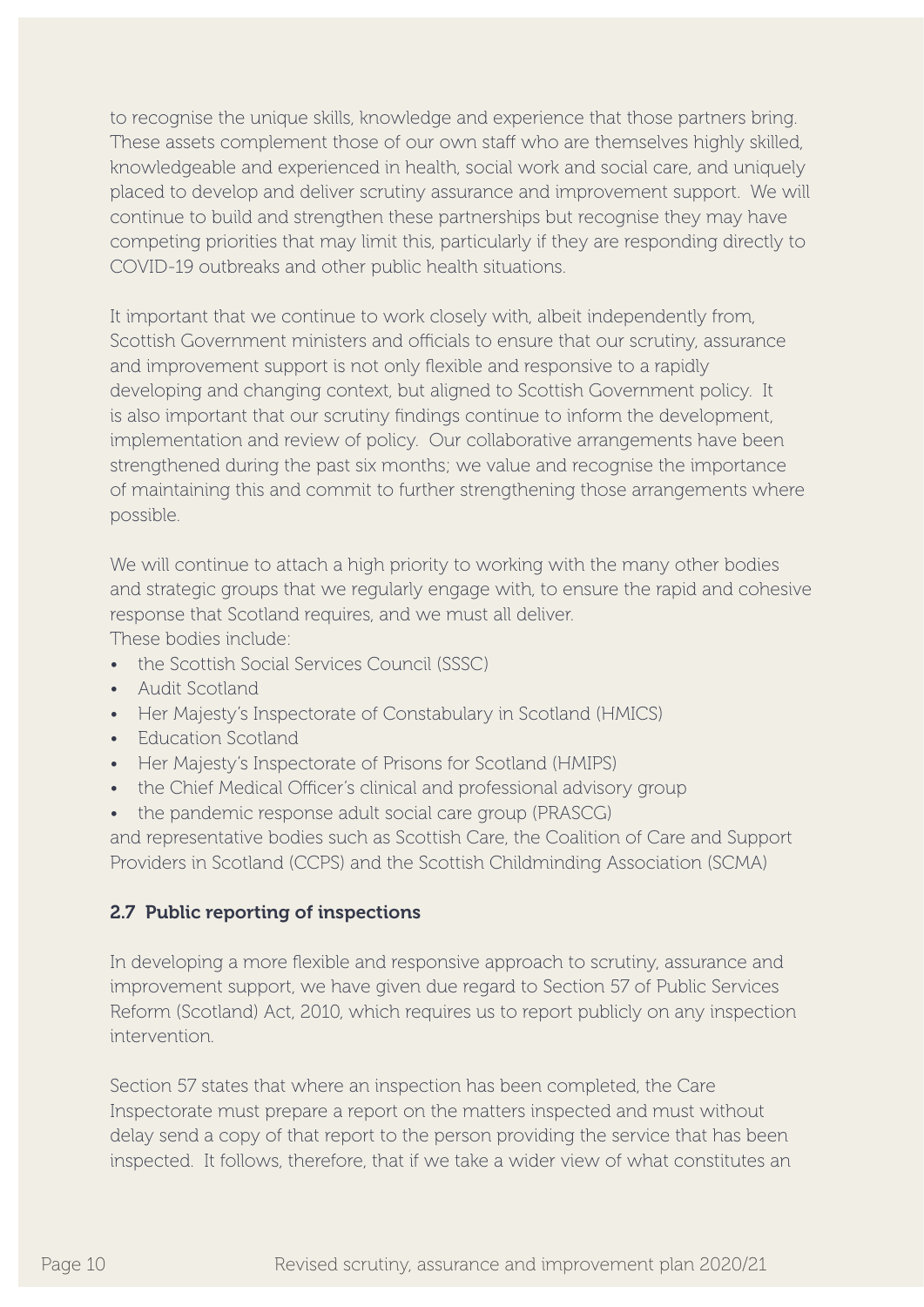inspection, as we are entitled to do by virtue of section 53 (detailed above) then we must produce a report, however we already do that in one form or another.

In terms of section 57(2) of the Act, it is important to note that we are required to make copies of the report available for inspection at our offices by any person at any reasonable time, and we must take such other steps we consider appropriate to publish the report. The proposal outlined in this draft amended plan is aligned to these provisions, which helpfully create a 'footprint' of all our scrutiny, assurance and improvement activities in the particular service(s) to which they relate. The approaches outlined in this plan aim to provide strong public assurance that we have 'eyes and ears' in services in one form or another, despite the challenges the pandemic presents.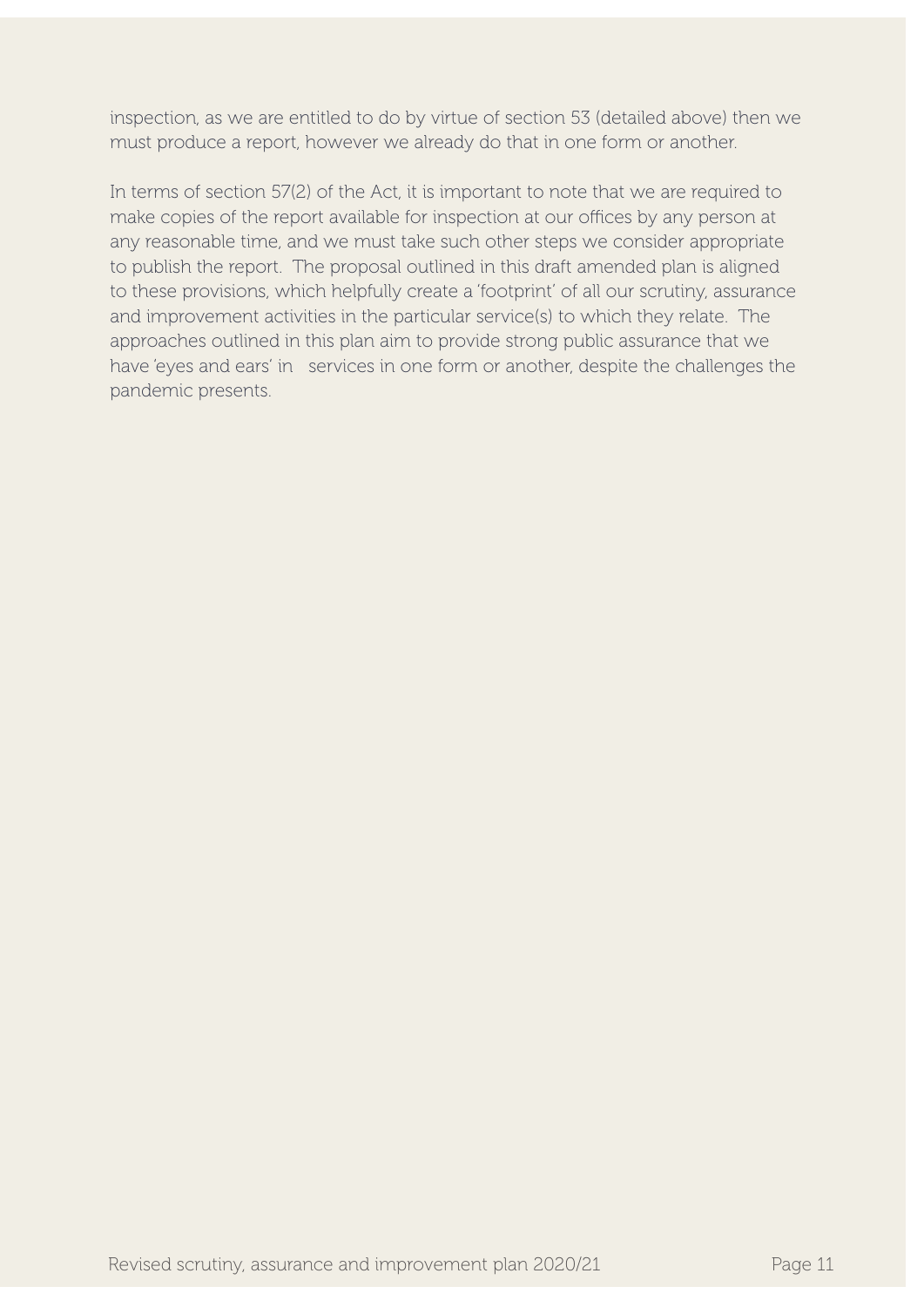## 3 What we are proposing to do: Scrutiny, assurance and improvement support, September 2020 to 31 March 2021

## 3.1 Regulated care services for adults

The Care Inspectorate is in a unique position to use learning from the pandemic and our overall scrutiny and assurance functions to:

- continue to respond to identified risks in individual services
- continue to provide independent assurance about the quality of care
- support services to prepare for winter.

As at 31 July 2020, there are the following numbers of registered services for adults.



Between 1 May 2020 and and 26 October 2020, we inspected 205 registered care homes for older people and three care homes for adults. These numbers continue to increase week on week as we carry out our inspections.

## 3.2 Prioritising inspections

It is not possible to inspect all 2,136 services in the conventional way over the course of the next six months. We need to do things differently by taking a targeted, intelligence-led and risk-based approach to achieve the greatest impact and make the best use of our resources, which may change over time. The different approaches can be broadly described as scrutiny, assurance and improvement interventions. Whatever approach is taken, it will be determined by an assessment of risk that is based on the intelligence we have.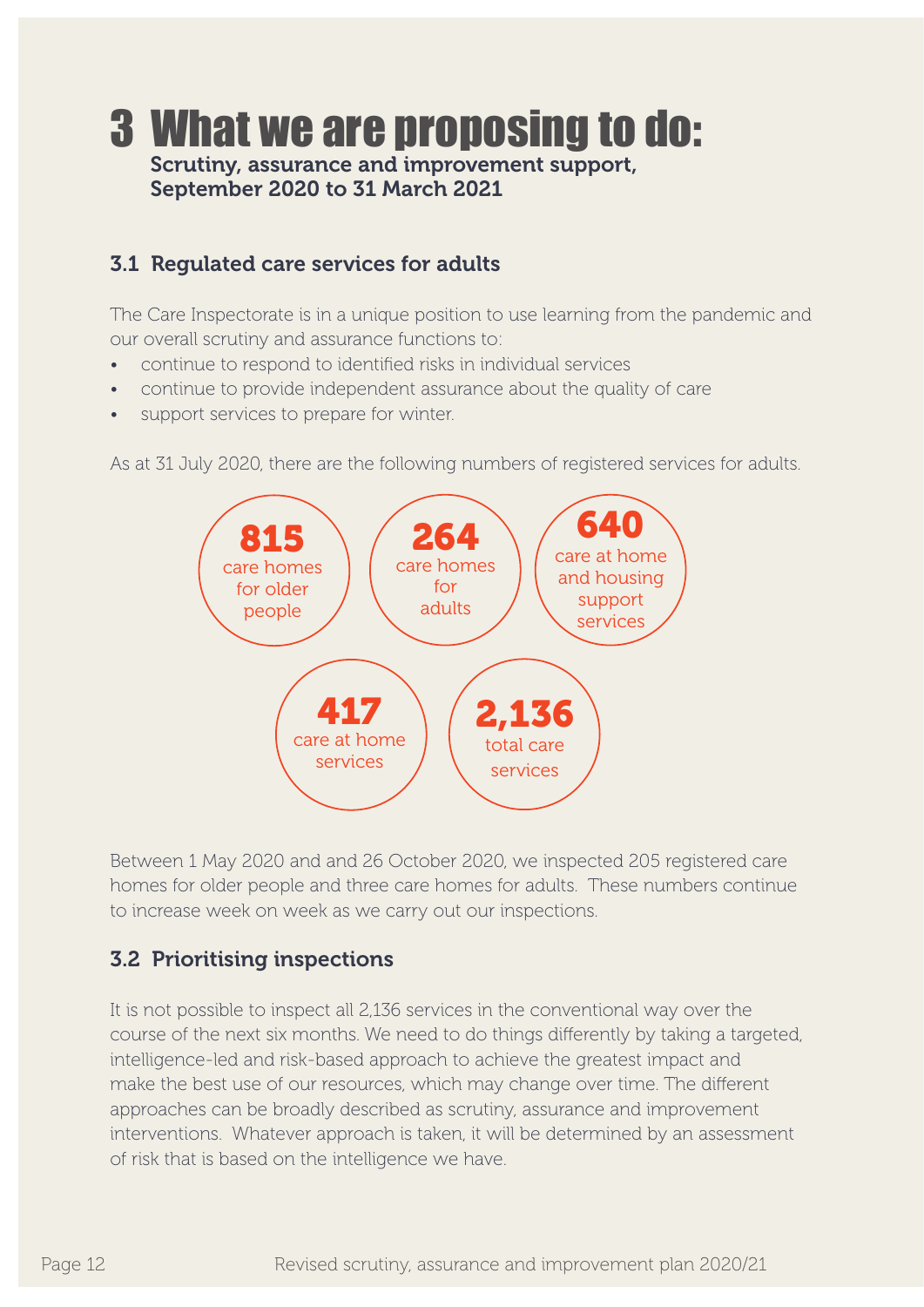Broadly speaking, we will continue as we have been doing to prioritise all care homes for older people over care homes for adults and care at home and housing support services unless there is an identified risk in any of those care homes for adults or care at home and housing support services.

That risk may surface in a number of ways, for example through our own intelligence, notifications or complaints, or through information shared with us by others such as health and social care partnerships that have a role in compliance and monitoring of the services they commission, or from public heath staff.

We will prioritise on-site inspections in:

- services where an immediate risk is identified
- services needing follow-up inspections to ensure urgent improvements required are made and sustained
- larger care homes over smaller services
- those linked to COVID-19 outbreaks
- those with a poor or inconsistent regulatory history
- those with grades of adequate and below.

Note: While we are prioritising services for inspection by service type, for example care homes for older people, there is sufficient flexibility detailed above and below for inspectors and their managers to prioritise inspections of care homes for adults, and housing support and care at home services ahead of care homes for older people if they are considered to be high or immediate risk.

Immediate risk is most likely to be identified through intelligence, including complaints, notifications or that which is shared with us by others. Experience has shown us that the risks arising from COVID-19 are greater in larger care homes.

We will continue to work collaboratively in this regard, including undertaking joint inspections as necessary with Healthcare Improvement Scotland, health and social care partnerships and public health teams as we currently do. We will work with Healthcare Improvement Scotland to review the number of inspections that they are able to undertake with us and how we prioritise their involvement.

Taking account of our learning and inspection evidence during the COVID-19 pandemic, we will have a particular focus on:

- laundry management
- domestic cleaning staff/products used
- infection prevention and control practice and learning
- use of PPE/disposal of waste
- how to adapt and support people with social distancing
- supporting wellbeing and staying in touch
- management of uniforms.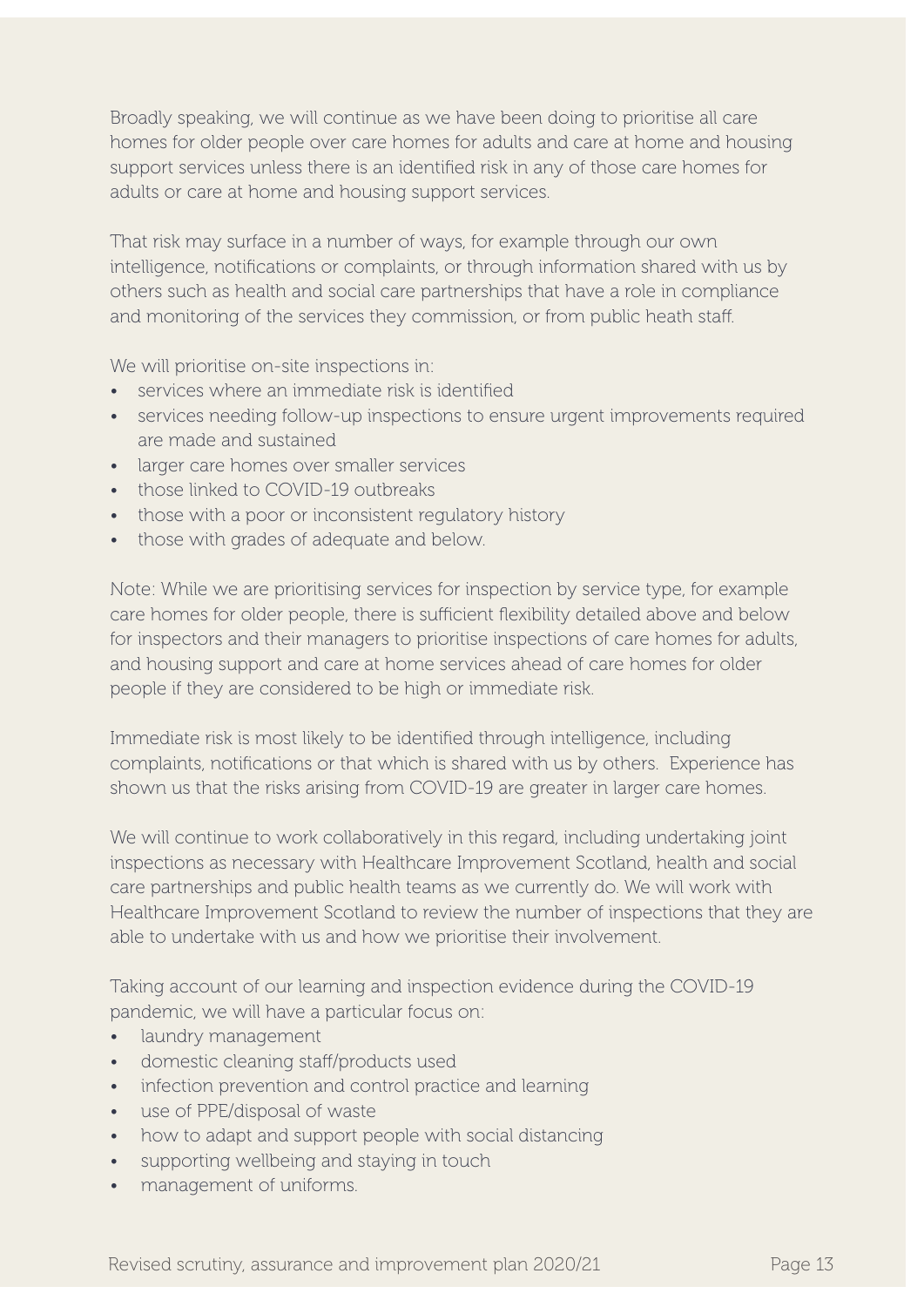This is consistent with what we are required to do and is in addition to our overall assessment of wellbeing, and any specific matters that we deem necessary to follow up from the intelligence we have or from previous inspections.

We will continue to evaluate the following quality indicators (QIs) when we carry out an on-site inspection in the above circumstances.

- QI 7.1 People's health and wellbeing
- QI 7.2 Infection prevention and control practices
- QI 7.3 Staffing arrangements

#### 3.3. Alternatives to on-site inspections

Our adults and improvement support teams have developed a proposal to plan for winter using a range of scrutiny and improvement support approaches. We will update our scrutiny assessment tool (SAT) to help identify the best scrutiny, assurance or improvement intervention for each service based on an assessment of the intelligence and risk.

As well as the on-site inspections described above, we will:

- use technology-enabled virtual visits (Near Me) to 'inspect' care services and publicly report these as an inspection
- undertake targeted/stand-alone improvement support work and report these as an inspection as provided for in the legislation and/or as part of our monthly performance reporting.
- include a review and evaluation of quality indicator 7.2: Infection prevention and control practices in any on-site improvement support meeting in a care service.

We will report on all our scrutiny, assurance and improvement support work and not just those services that receive an on-site inspection (See section on public reporting at 2.7 above).

Broadly speaking, we will prioritise services for a virtual visit or targeted/stand-alone improvement support work if they are:

- better performing
- low risk

The well-established role of team managers acting as relationship managers with health and social care partnerships and large national providers has been strengthened during the the past six months to include their participation in the multi-disciplinary 'safety huddles' (meetings ) and care home provider forums. We plan to strengthen this role further to encompass provider assessments. As well as sharing and discussing with providers performance across all services in their portfolio as we already do, we will share and discuss findings from inspections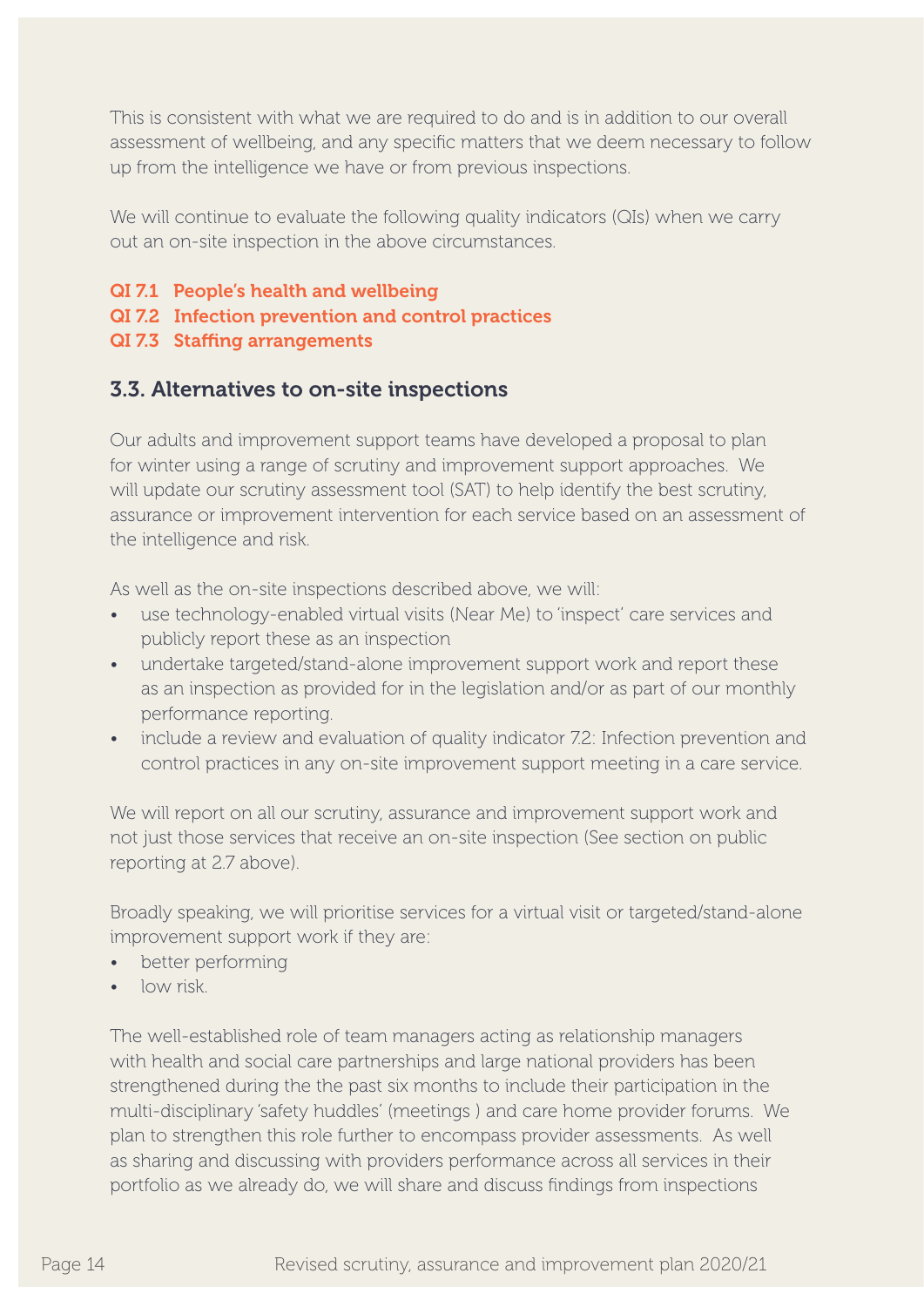generally and seek assurance that the providers are taking appropriate action across all of their services.

## 3.4 Complaints

We will continue to look closely at information we receive through our complaints procedure about people who are not receiving good care or who have concerns about their care or the care of their loved ones, whether or not that is related to the COVID-19 pandemic.

We have recommenced some on-site complaint inspections and the evidence from these shows that we still need to fulfil our statutory duty to respond to complaints we receive and ensure people receive good-quality, safe and compassionate care. We need to balance our other inspection work with our legislative responsibilities to investigate complaints in accordance with our complaints procedures. Recently increased visits to care homes by family and friends may well increase the number of complaints that we receive in the coming months. We need to ensure that complaints are addressed properly and in good time. Complaints are a key element of our overall intelligence and provide a valuable source information about how well a service is operating. They provide us with specific information, which enables us to look at individual care delivery and, in most cases, evidences the experience of a wider group of people in the service. It enables an independent investigation and evaluation of a particular situation and allows us to give assurance to people using services, their families and the public when we publish the outcome of a complaint. It also allows people who are concerned about their own or their loved one's care to make a complaint confidentially, so the service is not aware who has made it.

In order to maximise the opportunities to provide assurance, support improvement and preparedness for winter while progressing an on-site complaint investigation, we will, during that on-site investigation, review and evaluate quality indicator 7.2: Infection prevention and control practices.

We will report on that as a separate inspection as already provided for in the legislation. (See section on public reporting at 2.7 above.)

## 3.5 Registration and variations

In order to maximise the opportunities to provide assurance, support improvement and preparedness for winter while progressing any on-site registration or variation visit to a service, we will during that on-site visit:

• review and evaluate quality indicator 7.2: Infection prevention and control practices.

We will report on that as a separate inspection as already provided for in the legislation. (See section on public reporting at 2.7 above.)

Revised scrutiny, assurance and improvement plan 2020/21 Page 15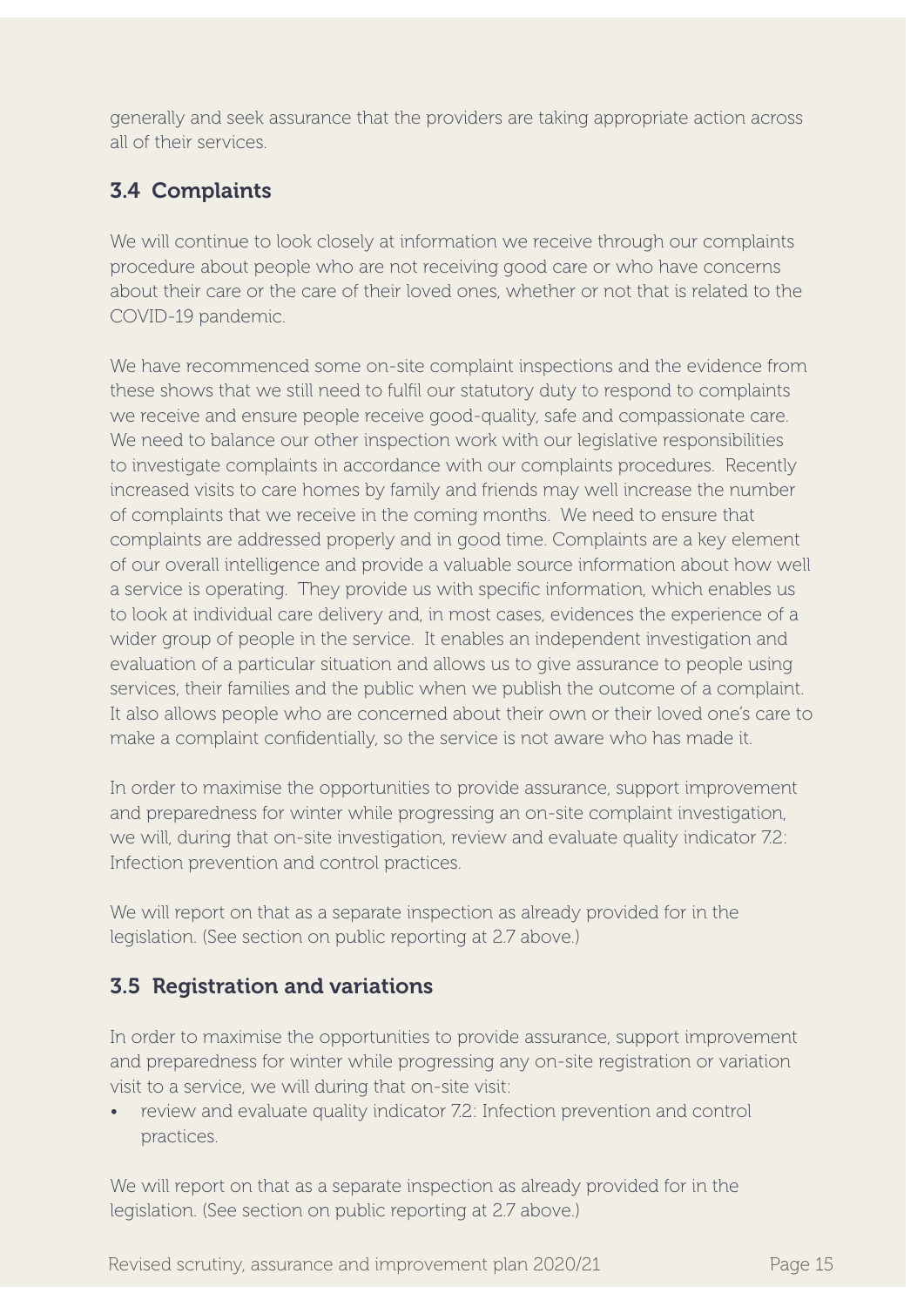## 3.6 Care homes for adults

People with learning disabilities are at increased risk from COVID-19 and while we have seen outbreaks in care homes for adults, we have not seen the same number of deaths. These homes tend to be small and more able to support people to selfisolate and socially distance.

All care homes for adults will be subject to an ongoing, dynamic assessment of risk by case holdings inspectors as is normal practice.

Notwithstanding the overarching prioritisation detailed above in section 3.2 Prioritising Inspections, if we identify the need to inspect individual services sooner because of the level of risk identified, or should the resourcing allow us to begin inspections of these services more generally, for example after all the care homes for older people have been covered, we will inspect those through either an on-site or virtual ('Near Me' ) visit according to the level of risk and intelligence we hold and determined by application of our scrutiny assessment tool (SAT).

As with care homes for older people, if we carry out any on-site complaint, registration, or improvement support visit, we will review and evaluate quality indicator 7.2: Infection prevention and control practices and report on that accordingly.

For better performing, low-risk services we will develop an improvement support session around infection prevention and control guidance and good practice.

It should be recognised that continuing to prioritise and focus on care homes for older people as detailed in section 3.2 above means that the time between inspections of care homes for adults will increase. There is, therefore, a much greater reliance on individual inspectors, and our intelligence capacity and capability to identify and respond effectively and in good time to risks that develop in individual services or at a corporate provider level. This approach is, however, consistent with a commitment to scrutiny and assurance that is targeted, proportionate, intelligence-led and risk-based, and makes best use of our resources.

## 3.7. Housing support and care at home

Housing support and care at home services have been affected by COVID-19 and have tragically experienced some deaths. This type of service is hard to inspect during the COVID-19 pandemic as we cannot enter people's homes, where these services are delivered. The services impacted the most tend to be large services registered as housing support and care at home. It is a service type with a mobile workforce, which presents specific challenges in terms of infection prevention and control practice.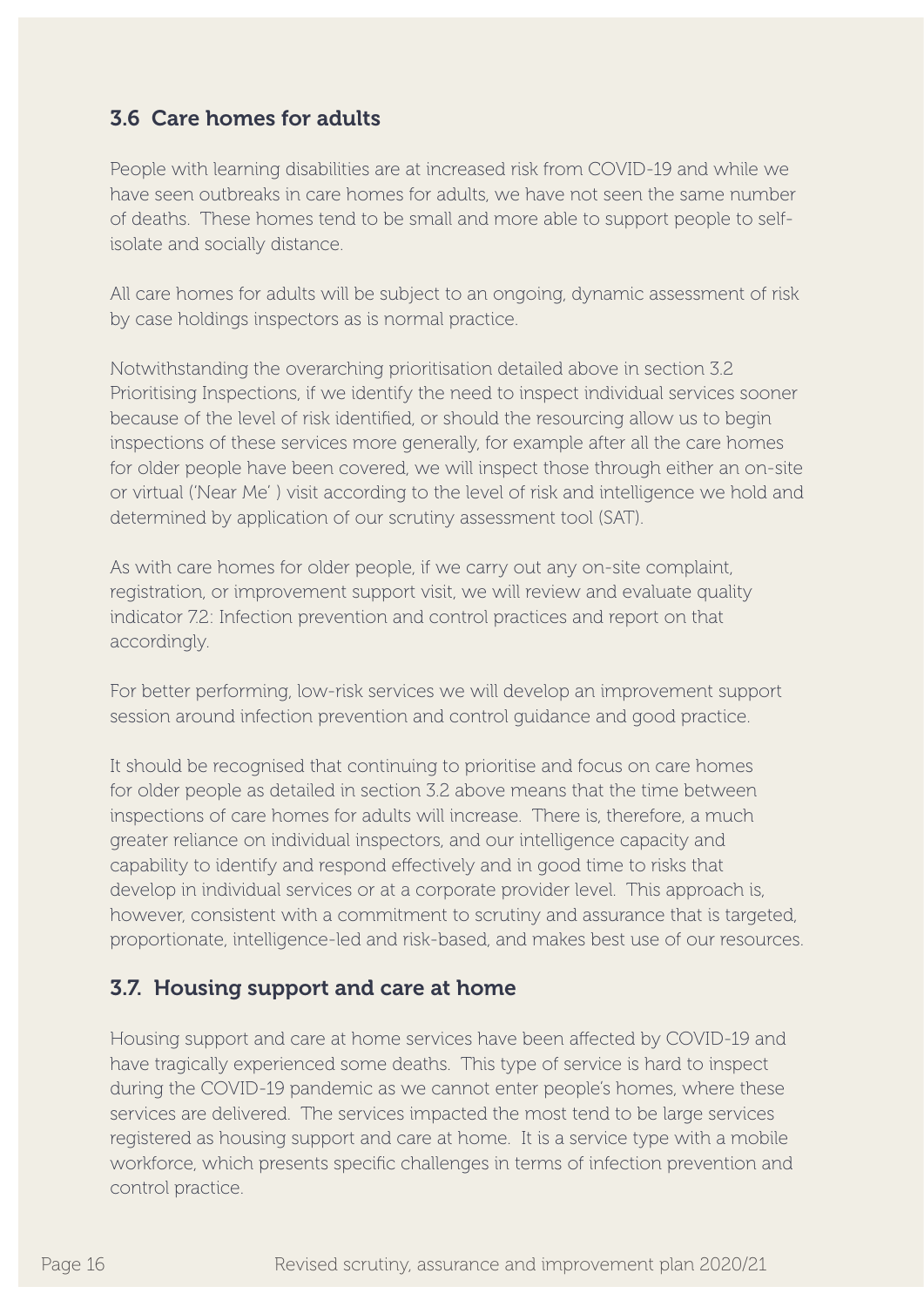All housing support and care at home services will be subject to an ongoing, dynamic assessment of risk by case holding inspectors as is normal practice.

Notwithstanding the overarching prioritisation detailed above in section 3.2 Prioritising Inspections, if we identify the need to inspect individual services sooner because of the level of risk identified or should the resourcing allow us to begin inspections of these services more generally, for example after all the care homes for older people and adults have been covered, we will inspect those through either an on-site or virtual ('Near Me') visit according to the level of risk and intelligence we hold and determined by application of our scrutiny assessment tool (SAT).

As with care homes for older people, if we carry out any on-site complaint, registration, or improvement support visit, we will review and evaluate quality indicator 7.2: Infection prevention and control practices and report on that accordingly.

For better performing, low-risk services, we will develop an improvement support session around infection prevention and control guidance and good practice.

As with care homes for adults, it should be recognised that continuing to prioritise and focus on care homes for older people as detailed in section 3.2 above means that the time between inspections of housing support and care at home services will increase. There is, therefore, a much greater reliance on individual inspectors and our intelligence capacity and capability to identify and respond effectively and in good time to risks that develop in individual services or at a corporate provider level. This approach is, however, consistent with a commitment to scrutiny and assurance that is targeted, proportionate, intelligence-led and risk-based and making best use of our resources.

We have concluded an inquiry into care at home and housing support services during the COVID-19 pandemic involving all 31 health and social care partnerships in Scotland focusing on:

- decision making about and prioritisation of care at home and housing support services to be delivered
- monitoring of impact of any changes to care and support packages delivered
- engagement and partnership working with providers
- contingency planning for potential impact of test and protect strategy
- recovery plan for care at home and support services.

We will use that information to determine any scrutiny response that might be necessary.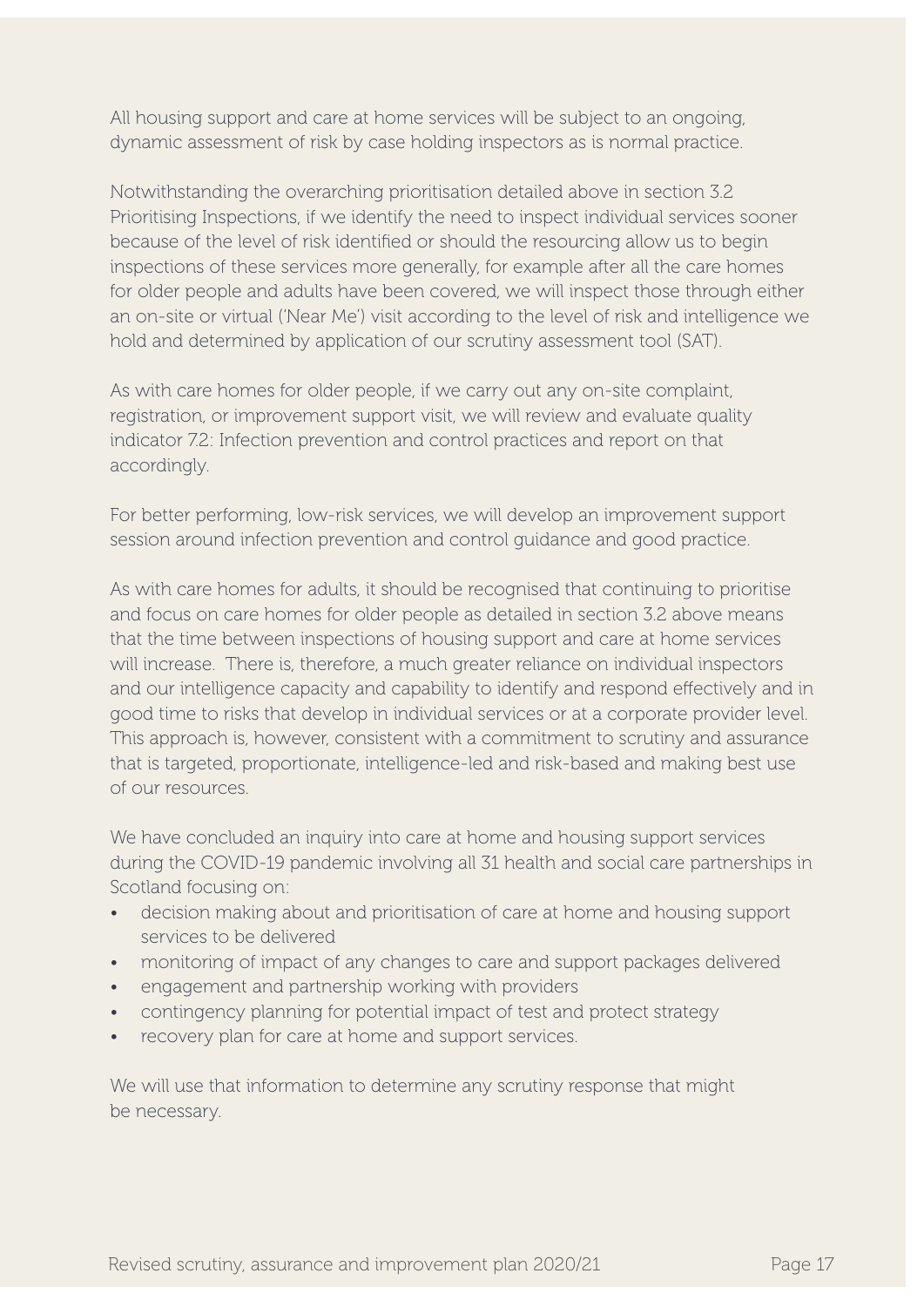## 3.8 Regulated care services for children and young people

The re-opening of early learning and childcare (ELC) in August has seen us refocusing our scrutiny and assurance responses to align with that.

The Scottish Government asked the Care Inspectorate to consider how assurances can be sought that the provision of services is in line with the national guidance. In response to this, we have issued for completion a self-evaluation tool for ELC settings, including out of school care and childminders. This has been developed to support settings to assess how well they are supporting children and families within the context of COVID-19.

Settings will not be asked to submit a completed self-evaluation to the Care Inspectorate until requested. Instead, inspectors are requesting the completed document on a risk and sampling basis. This work commenced in August and will continue.

We will use the completed self-evaluations to assess how well the setting is managing the situation and assess whether further scrutiny is required. If there is no further scrutiny work undertaken, an assessment of the self-evaluation will be sent to the setting and may be shared with the local authority if they are providing funded ELC. We will work to develop a system to make the assessment available on the Care Inspectorate's website. We will not apply evaluations from our grading scale to the self-evaluation assessment.

In addition to this, we will begin to scale up other scrutiny and assurance activities that mirror approaches described above for adult regulated care services. This will be a combination of on-site inspections and virtual visits.

We will prioritise on-site inspections in:

- services where an immediate risk is identified
- services needing follow-up inspections to ensure urgent improvements required are made and sustained
- residential care services for children and young people
- those linked to COVID-19 outbreaks
- those with a poor or inconsistent regulatory history
- those with grades of adequate and below.

The immediate risk is most likely to be identified through intelligence, including complaints, notifications or that which is shared with us by others.

We will continue to work collaboratively in this regard, including undertaking joint inspections as necessary with Education Scotland.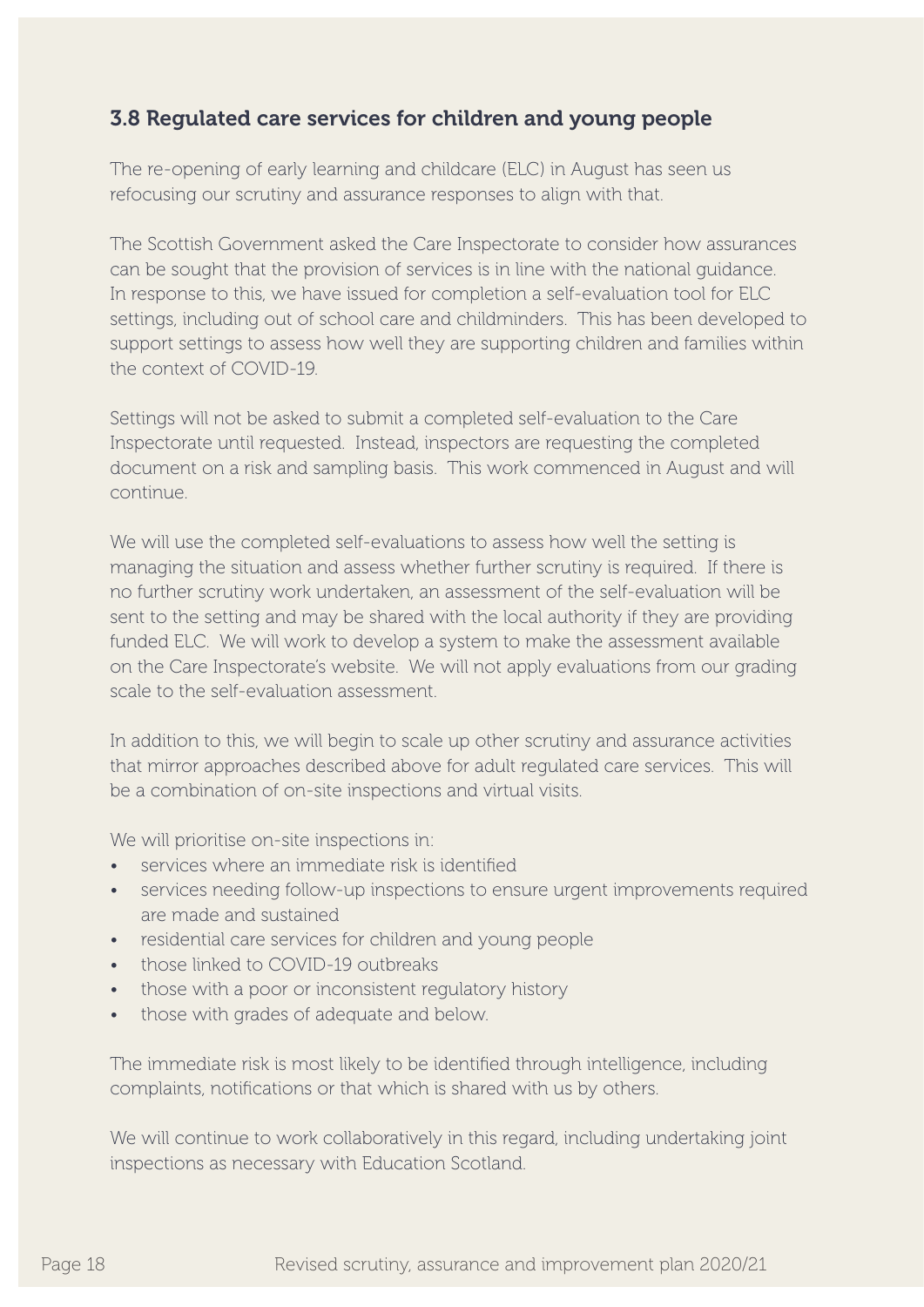In July 2020, we published a self-evaluation tool for early learning and childcare settings, including out of school care and childminders, during COVID-19. It includes key question 5: How Good is our care and support during the COVID-19 pandemic?

This key question has three quality indicators:

#### QI 5.1: Children's health and wellbeing are supported and safeguarded during the COVID-19 pandemic.

QI 5.2: Infection prevention and control practices support a safe environment for children and staff.

#### QI 5.3: Staffing arrangements are responsive to the changing needs of children during COVID-19 (not applicable to childminding services who do not employ assistants).

Where we undertake an inspection of an ELC setting during this period, this key question will form all or part of that inspection, depending on the level of assurance and scrutiny undertaken. The Health and Social Care Standards will continue to apply and will be referenced as appropriate.

## 3.9. Alternatives to on-site inspections

We will update our scrutiny assessment tool (SAT) to help identify the best scrutiny, assurance or improvement intervention for each service based on an assessment of the intelligence and risk.

As well as the on-site inspections described above, we will:

- use technology enabled virtual visits (Near Me) to 'inspect' services and publicly report these as an inspection
- undertake targeted/stand-alone improvement support work and report these as an inspection as provided for in the legislation and/or as part of our monthly performance reporting.
- include a review and evaluation of quality indicator 5.2: Infection prevention and control practices support a safe environment for children and staff, in any on-site improvement support meeting in a care service.

We will report on all our scrutiny, assurance, and improvement support work and not just those services that receive an on-site inspection (see section on public reporting at 2.7 above).

Broadly speaking, we will prioritise services for a virtual visit or targeted/stand-alone improvement support work if they are:

- better performing
- low risk.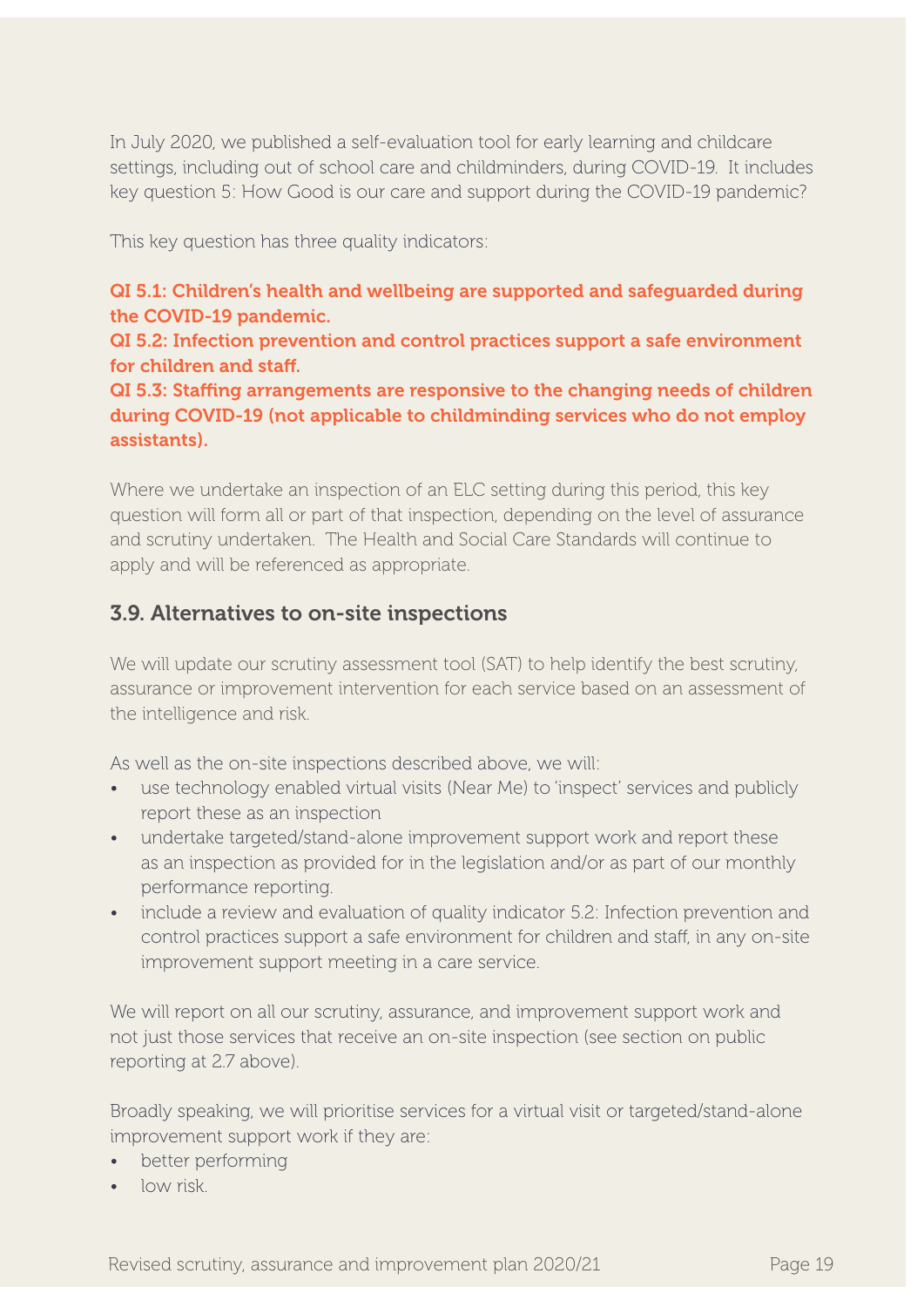## 3.10 Complaints

There are far fewer complaints about regulated care services for children and young people compared to services for adults and older people. Nevertheless, we will continue to look closely at information we receive through our complaints procedure about children and young people, whether or not that is related to the COVID-19 pandemic.

We have recommenced on-site complaint inspections in adult services and will do the same in services for children and young people if this is determined to be necessary through an assessment of risk.

In order to maximise the opportunities to provide assurance, support improvement and preparedness for winter while progressing an on-site complaint investigation, during that on-site investigation we will include a review and evaluation of quality indicator 5.2: Infection prevention and control practices support a safe environment for children and staff.

We will report on that as a separate inspection as already provided for in the legislation. (See section on public reporting at 2.7 above).

## 3.11 Registration and variations

In order to maximise the opportunities to provide assurance, support improvement and preparedness for winter while progressing any on-site registration or variation visit to a service, during that on-site visit we will include a review and evaluation of quality indicator 5.2: Infection prevention and control practices support a safe environment for children and staff.

We will report on that as a separate inspection as already provided for in the legislation. (See section on public reporting at 2.7 above).

### 3.12 Improvement support team

As part of the overall scrutiny, assurance and improvement support for regulated care services over the course of the next six months, particularly in relation to preparedness for winter, the improvement support team can offer a tiered approach to services that would be determined by an assessment of risk.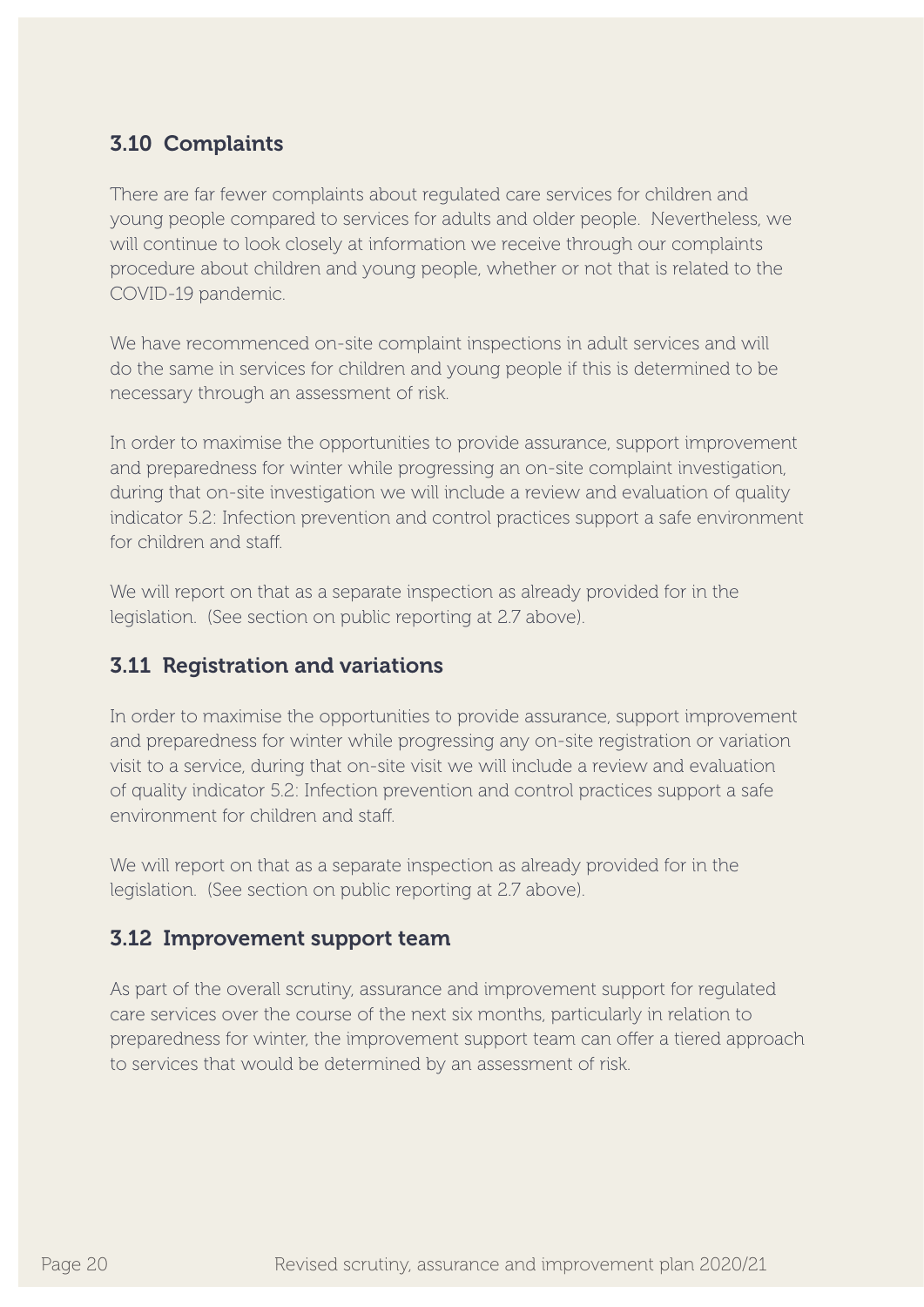#### Tier One: Webinars signposting resources and sharing information

A total of eight regional webinars, four of which would be targeted to care homes for adults and older people and four targeted to care at home and housing support services with capacity for 120 participants at each webinar.

Total of 960 services reached if one person comes from each service.

#### Tier 2: Self-evaluation and key question 7 (see section 3.2)

A total of eight webinars comprising:

- two national webinars for care homes for adults and older people (120 participants)
- two national webinars for housing support and care at home services (120 participants)
- four regional webinars of joint sessions for more discussion and support (60 participants at each.

Total of 480 (care homes and care at home) services if one person comes from each service.

#### Tier 3: Topic and service type specific webinars

Each webinar will host 60-100 participants, depending on the technology and the subject matter to be discussed, which will dictate the format of the session.

Three sessions could average a total attendance of 250 (care homes and care at home) services if one person comes from each service.

The scale and frequency of webinars will be dictated by the capacity of the improvement support team and whether any additional staffing is approved until 31 March 2021.

Identification of the care homes invited to participate will be determined by an assessment of risk and geared towards low-risk, better-performing services that would need to be identified by the intelligence team working closely with inspection colleagues and the improvement support team.

However, it must be noted that this will not provide any opportunity to give assurance in terms of either assessing the current practice in relation to COVID-19, evaluating wellbeing or identifying any risks in individual services. It will not count as an inspection and there will be no record of this on our public website. However, our improvement support team will keep a record of services and the named individual who attends each event, and record that in our regulatory management system (RMS) against the relevant service.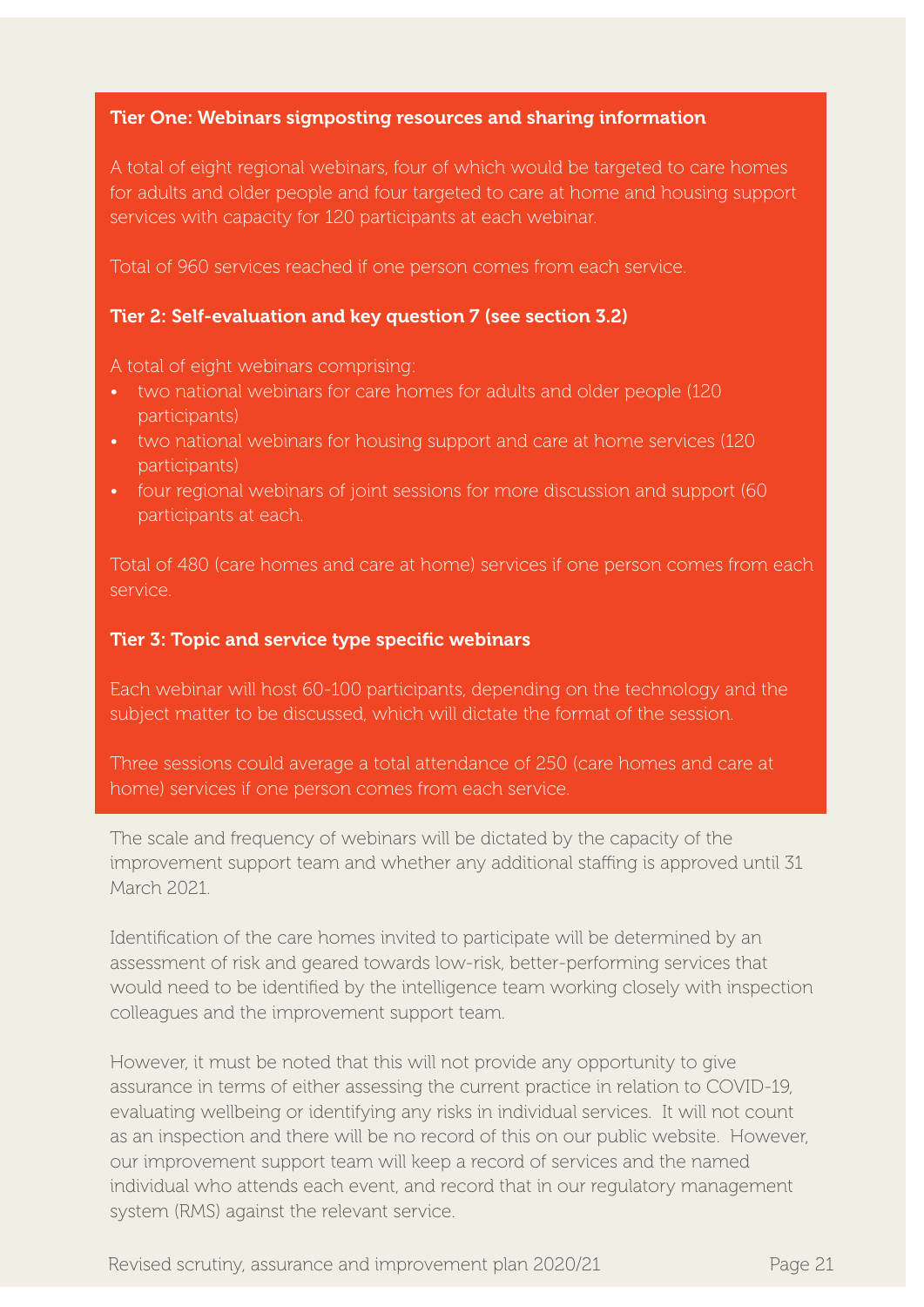Our improvement support team will work closely with colleagues from our scrutiny and assurance directorate to deliver a COVID-19 response and a winter preparedness improvement collaborative across Scotland that invites all services from adult social care to participate. The collaborative model will be used regionally to support care homes and care at home services to prepare for winter and to understand and implement the COVID-19 guidance from national bodies such as Health Protection Scotland and the Scottish Government into their settings.

The improvement support team will work with inspection teams, taking an intelligence-led approach to ensure the level of improvement support is appropriate for service types and individual services. Key areas identified through inspection and self-evaluation will form the foundation of the improvement support offered and the production of bite-size improvement support resources and a COVID-19 toolkit.

## 3.13 Strategic scrutiny

We suspended our strategic scrutiny around mid-March 2020 as we began to implement our contingency plans in response to the COVID-19 pandemic. At that time, inspections were at various stages, ranging from formal announcement to field work and prereporting. For example, the joint inspection of services for children and young people in Midlothian was in the latter stages and the report was able to be progressed and published on 1 September 2020. Others had to be suspended without the necessary fieldwork having been completed, for example the adult support and protection inspection of Inverclyde. Although we suspended inspections, our strategic inspectors have continued to maintain contact with partnerships throughout the pandemic.

Most of these inspections rely on a methodology that involves taking groups of inspectors and others to different parts of the country, usually with a need to stay away for days at a time, working in other people's premises and doing activities that bring people together in sizeable groups. None of this sits easily with social distancing. Consequently, we have been developing an approach that will allow us to read records without necessarily going to the health and social care partnership's local authority area. However, it will still involve a team of people going to an office of some kind, either a Care Inspectorate office or other office. The team would be accessing records online, sitting alone in a room or in a large space with others, physically distanced. This of course is not risk-free.

There remain significant IT and protocol issues to be resolved but we think we may be able to overcome these. If we are able to do so, it should help us progress a range of activity for other strategic scrutiny models, but we have to be realistic as the pandemic is far from over and national, regional and local restrictions may continue to limit what we are able to do. We must also be conscious of the impact of our scrutiny on services and staff who are already stretched and potentially overstretched in responding to rapid change.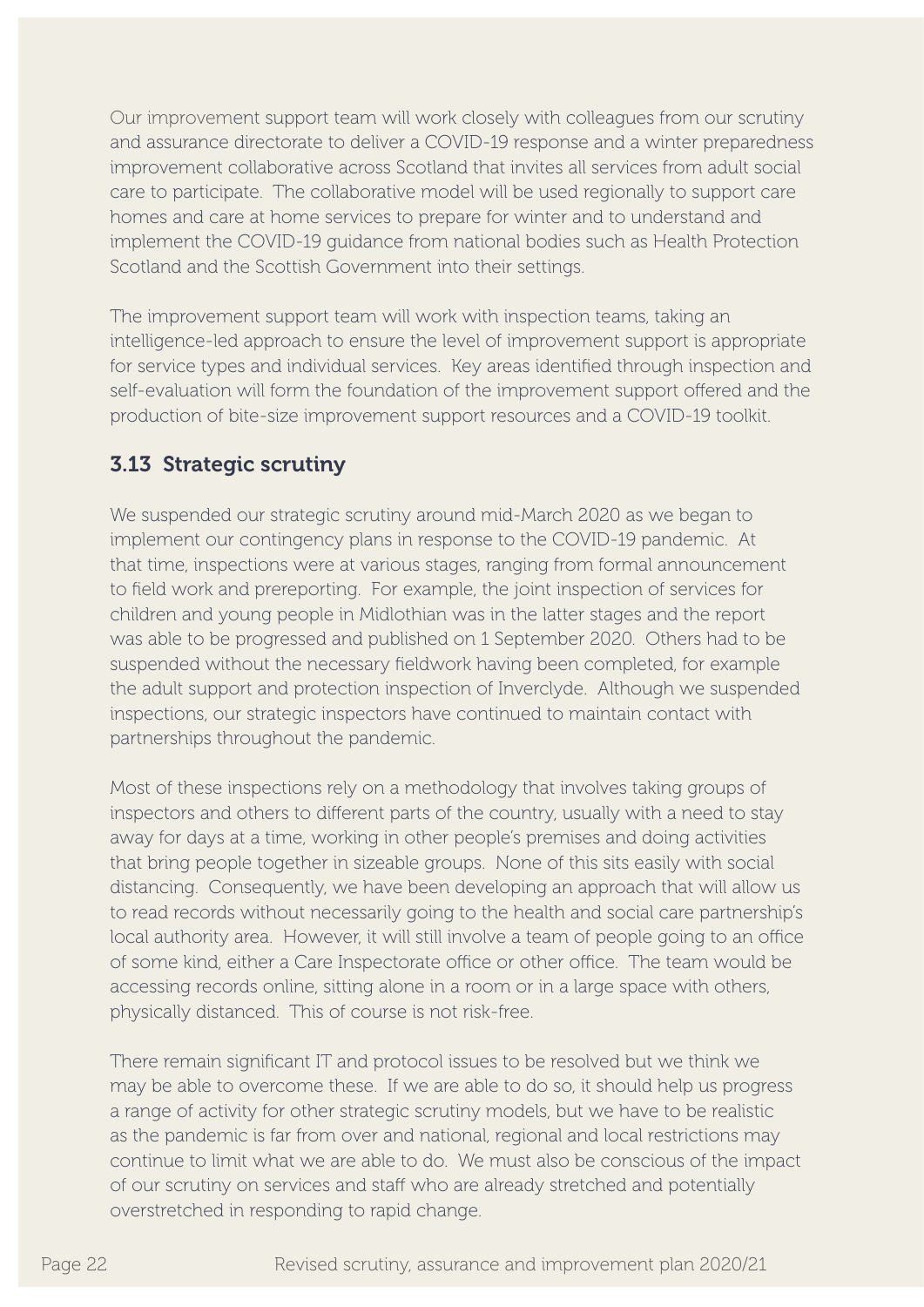Detailed below is a summary of the current position and plans, although these may change quickly relative to the national response to the pandemic, in particular the Scottish Government's route map.

## 3.14 Joint inspection of services for children

We have not yet set a date to resume the joint inspections of children and young people in need of care and protection. These inspections involve file reading on a multi-disciplinary basis, and on a larger scale than some other inspections. We are in discussion with Scottish Government policy officials and its Promise Fund team about this to consider how we might adapt our scrutiny approaches to take account of the findings of the Independent Care Review that reported earlier this year.

We are engaging with Stirling and Clackmannanshire health and social care partnership to explore how we make best use of the work it had done for an inspection that had just started in March when we had to suspend it.

We need to be mindful that in terms of restarting these inspections, we are committed to giving the partnership 12 weeks' notice that would be applicable for an inspection not yet formally started. As these are joint inspections with HIS, HMICS and Education Scotland, we also rely on them to be able to resource them.

Our joint inspections team continued to work on a report of the findings from joint inspections of services for children and young people in need of care and protection 2018-2020 and that report was published on 22 September 2020.

We continue to discharge our responsibilities for significant case reviews of children and young people, and deaths of looked after children, in line with the National Hub for the Prevention of Child Deaths established by the Scottish Government earlier this year.

Healthcare Improvement Scotland, in collaboration with the Care Inspectorate, is a co-host of the National Hub for Reviewing and Learning from the Deaths of Children and Young People.

The aims of the National Hub are to:

- ensure that the death of every child in Scotland is subject to a quality review
- develop methodology and documentation to ensure all deaths of children and young people, that are not subject to any other review, are reviewed through a high quality and consistent process
- improve the quality and consistency of existing reviews
- improve the experiences and engagement with families and carers
- channel learning from current review processes across Scotland that could direct action to help reduce preventable deaths.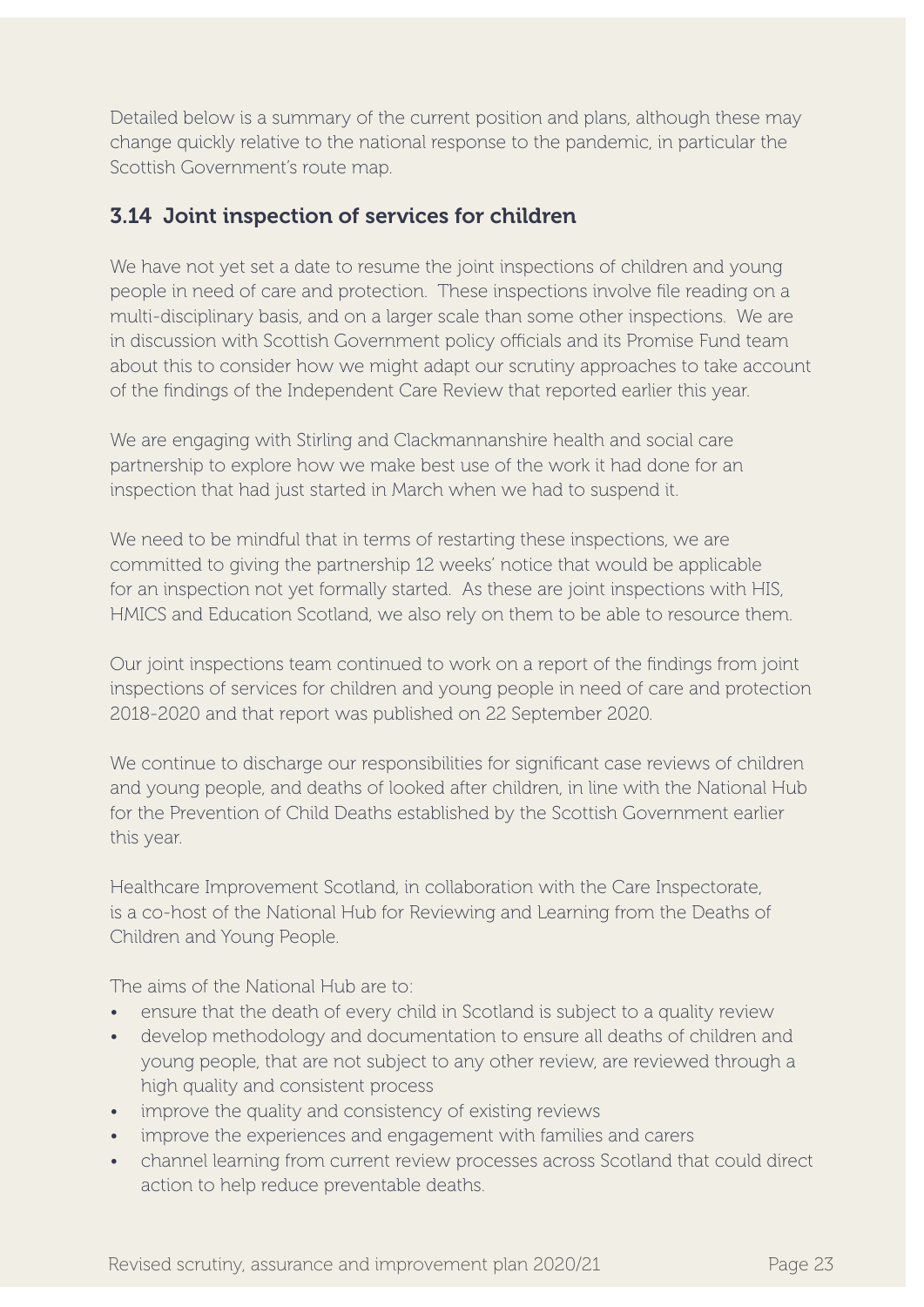## 3.15 Joint inspections of health and social care integration

The focus of our scrutiny activity in adult services changed in line with the requirements of the Public Bodies (Joint working) (Scotland) Act 2014. Our inspections of health and social care integration, carried out jointly with Healthcare Improvement Scotland, shifted to a focus on the effectiveness of strategic planning in 2018.

To date, we have carried out joint inspections in eight partnerships. The final stages of the inspection process on the last inspection in West Lothian was impacted by COVID-19, but the activity resumed, and the report was published on 9 September 2020.

The focus of these joint inspections has been on three key areas.

- Performance.
- Strategic planning and commissioning.
- Leadership.

In line with the recommendations of the Ministerial Strategic Group review of progress in integration, we had been reviewing the scope and methodology for our inspections prior to the outbreak of the COVID-19 pandemic with a view to future inspections having a greater focus on experiences and outcomes for people.

The COVID-19 pandemic adds complexity to our planning for future scrutiny in this area of adult services. However, the focus on outcomes for people in the context of integrated services remains as important as ever.

We will continue to consult with Scottish Government officials to determine how and when we recommence these inspections, again mindful that we are committed to giving the partnerships 12 weeks' notice for an inspection not yet formally started. As these are joint inspections with Healthcare Improvement Scotland, we rely on them to also be able to resource these inspections.

In the meantime, we have been reviewing the proposed methodology to determine how this could be adapted for more remote inspection activity. For example, through reading records off-site, engagement with health and social care partnerships, providers, staff, and people experiencing care and their carers using technology or other means. However, we have had very limited capacity to progress this work in the adults team during the past six months as they have principally been supporting others in our response to care homes and are continuing to so, but on a much more limited basis. In total seven strategic inspectors had been supporting our COVID-19 response to care homes.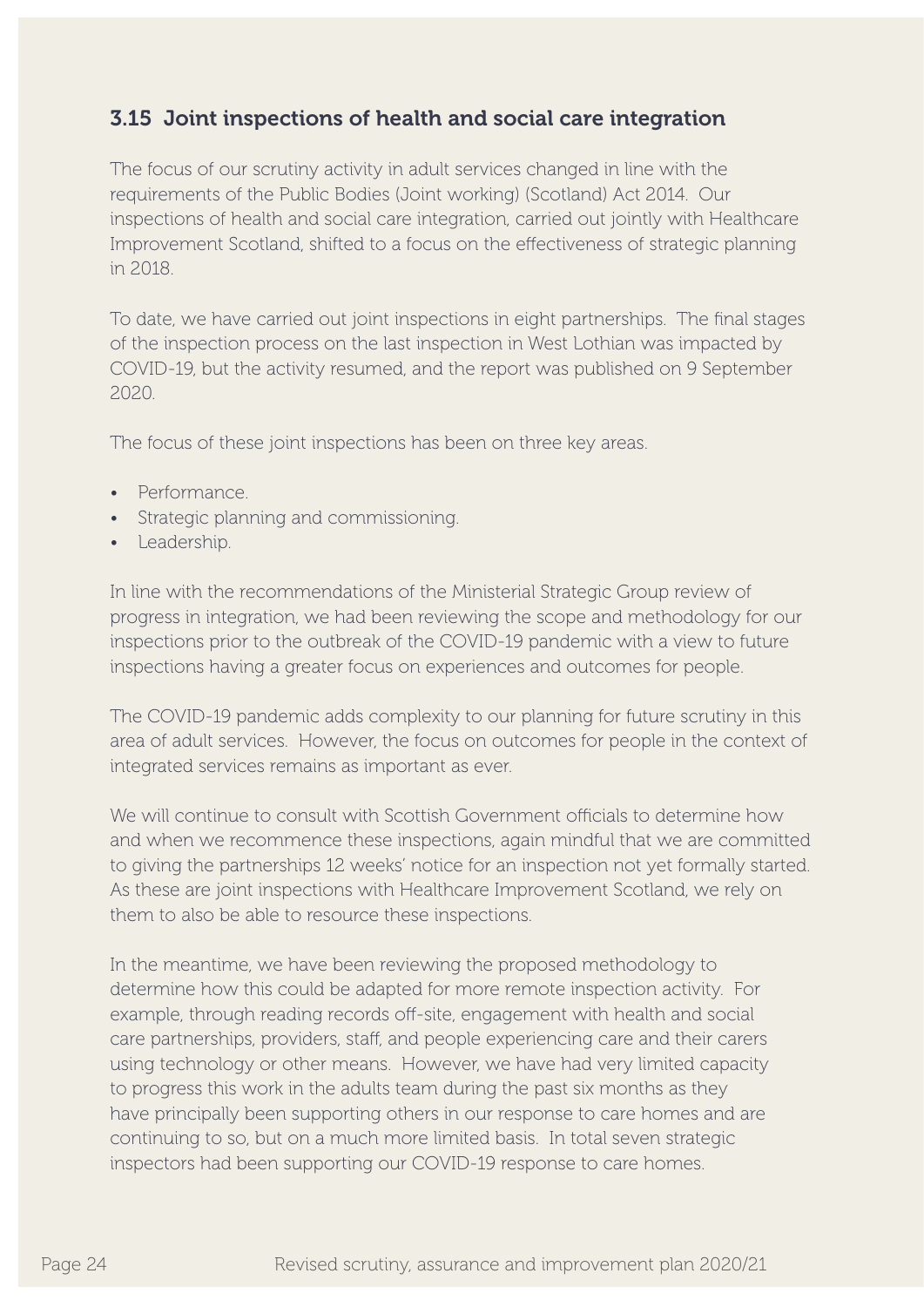## 3.16 Justice scrutiny

The justice social work inspection of Aberdeen city was underway at the start of the pandemic and then suspended. We have recently met with senior managers in Aberdeen with a view to resuming the inspection. We are considering options for bringing this work to a satisfactory conclusion that reflects the work done to date, progresses work at a distance where we can, and reports appropriately and robustly on our findings in a timely manner. We are planning to progress and conclude this over the course of the next 2-3 months subject to favourable conditions.

We continue to discharge our responsibilities for serious incident reviews (SIRs) that are the subject of guidance issued by Scottish Government, which, together with multi-Agency public protection arrangements, sets out responsibilities of services to conduct a SIR when offenders subject to statutory supervision or registered sex offenders are involved in a serious incident in the community.

We are due to produce a biennial report on SIRs. The groundwork has been done, but the report needs to be drafted and published. In addition to this, our justice team is planning to re-engage with stakeholders and refresh the guidance for SIRs. We intend to launch the updated quidance at the same time we publish the report.

In September 2019, following the submission of a business case, we received confirmation from Scottish Government of funding to assess the quality of appropriate-adult services. This involves a relatively small resource to enable us to quality assure and support improvement in relation to local authorities' implementation of their new responsibilities in relation to appropriate-adult services. The aim is that, over time, assurance about how the needs of vulnerable people are met at this early stage of the justice process is incorporated into ongoing scrutiny models as these evolve. In the first year, we intended to work with the new national co-ordinator and other stakeholders to develop a simple self-evaluation tool and process for partners. This work was suspended in March 2020 but has now restarted. Discussions are underway with stakeholders and we are beginning to draw up a plan for taking this forward. This work is now able to progress while there are still restrictions on movement, but subject to overall conditions being favourable.

There are currently vacancies (50%) on our justice team, but we have just recruited two strategic inspectors, however we may not see them in post until late this year.

### 3.17 Adult support and protection inspections

As detailed earlier, the planned inspection of adult support and protection in Inverclyde was in progress but suspended in March at the outset of the pandemic.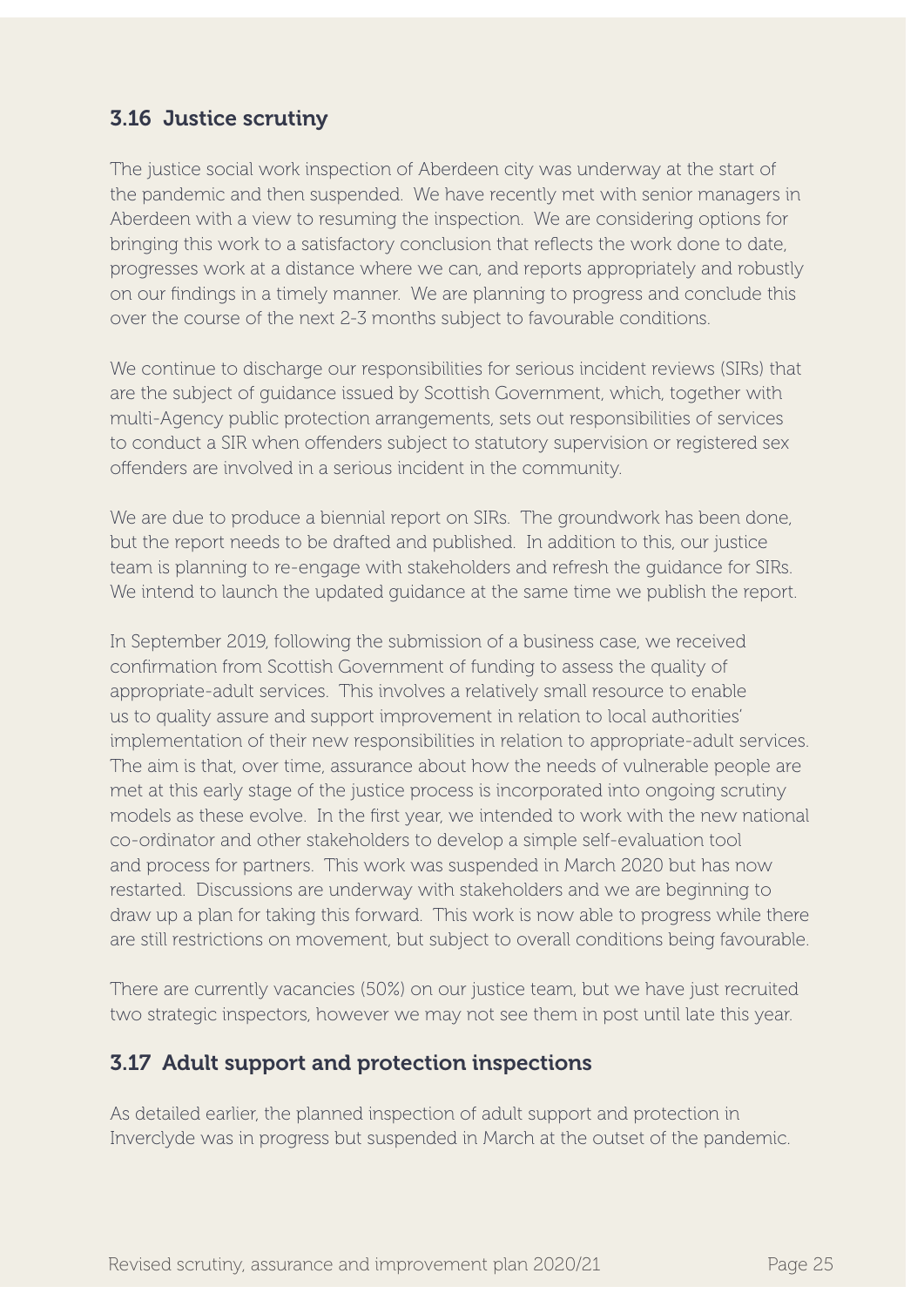We are now actively working with Inverclyde to test off-site reading of social work, health and police records. However, this is complex and may require additional Care Inspectorate resources as we had previously planned to use local file readers to support this activity. In the current context, this may not be achievable to the same level, if at all, if we are reading off-site. If it is possible to take this work forward, it would still be conditional on those involved being together in an office of some description.

Not all health and social care partnerships are ready yet to be able to support restarting of inspections. The outcome of the work we are doing with Inverclyde will determine how, where and when we can progress the programme of inspections that we have previously committed to.

On a more positive note, we have updated the quality indicator framework to consider adult support and protection practice during the COVID-19 pandemic.

## 3.18 Significant case reviews – adults

In November 2019, following submission of a business case, we received confirmation from Scottish Government of funding to deliver a scrutiny, assurance, and improvement approach for significant case reviews (SCRs) for adults. The purpose of this work is to provide independent quality assurance of initial and significant case reviews and support learning and improvement in adult support and protection locally and nationally. However, this work was suspended in mid-March as a result of the COVID-19 pandemic.

We plan to go live with the new notifications for adult initial case reviews (ICRs) and SCRs from 1 October 2020. The code of practice and notification form have been uploaded to our website. We expect early reporting to us of adult ICR/SCR activity and have already had contact from two partnerships about this. All adult team members have been made aware of the work programme, and training will be provided to them in September with an expectation that all adult team members will participate in a rota for ICRs/SCRs

## 3.19 Care at home inquiry

As outlined earlier, the adults team has been leading a significant piece of our work during the last three months undertaking an inquiry into care at home and housing support services during the COVID-19 pandemic. This has involved all 31 health and social care partnerships in Scotland. It generated much more evidence than we anticipated and while that was very encouraging, the analysis was much more resource intensive than was originally planned. Nevertheless, we have produced a report on our findings, which was published on 24 September 2020.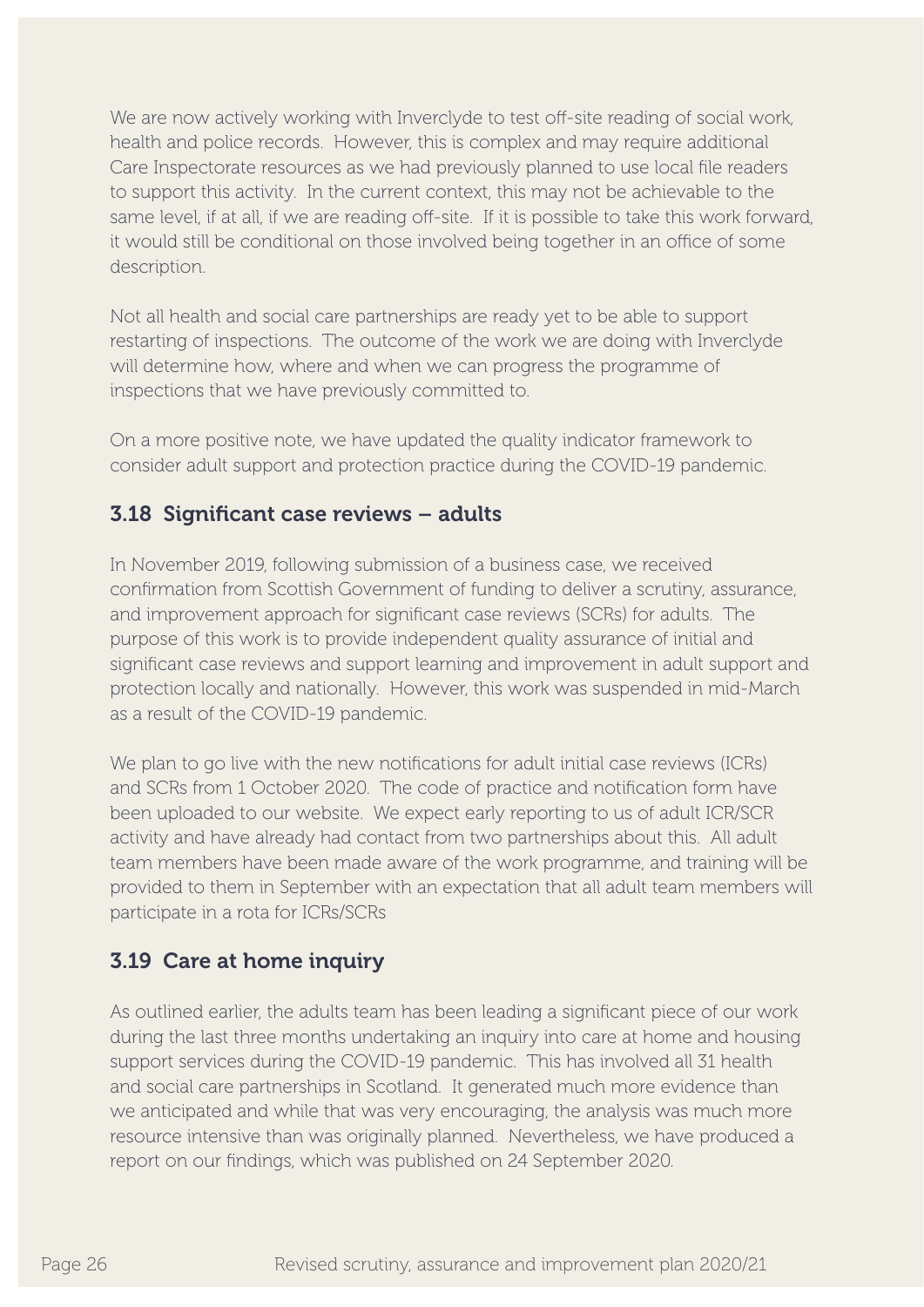Following publication of the report, there is likely to be some ongoing work with health and social care partnerships to follow up on some of the findings with individual areas, subject to overall COVID-19 conditions being favourable. There will also be further discussions with Scottish Government about the findings. We will also look at how the findings might inform our scrutiny of regulated care at home and housing support services as indicated earlier.

## 3.20 Other work

Detailed below are some other areas of work that we are continuing to deliver, although it is not exhaustive.

- Responses to and submission of evidence about deaths in care homes by Police Scotland on behalf of the Crown Office Procurator Fiscal Service (COPFS) which is particularly resource intensive.
- Responding to services that are high-risk and in enforcement.
- Continuing to closely monitor services and notifications to quickly identify those where there has been a second outbreak and where we may need to realign the inspection plan.
- Continuing to publish the fortnightly parliamentary reports, which will become larger and already take considerable resources.
- Publishing all inspection reports within 10 days of inspections being completed.
- Making child and adult protection referrals.
- Triaging all complaints, managing these and resolving them where possible.
- Carrying out high-risk complaint investigations.
- Responding to a significantly increased and unprecedented number of briefing requests from Scottish Government, which usually involve considerable work by managers and inspectors to gather information internally and externally to provide the necessary response.

Delivery of the proposals outlined in this report is contingent on all our support functions, in particular our intelligence, IT and business support functions being able to resource the work and the changes to systems and processes as necessary.

It is important to note that we have a significant number of inspector and team manager vacancies and while a recruitment process is well advanced, it is unlikely that successful applicants will be appointed before Christmas 2020 and they will not be 'inspection ready' for about 3-6 months following induction.

## 3.21 Resources

This work is delivered within the constraints of the current budget for 2020-21, but recognising that Scottish Government has recently confirmed additional grant in aid funding of £1.1m for the current year and £1.65m for 2021/22 and subsequent years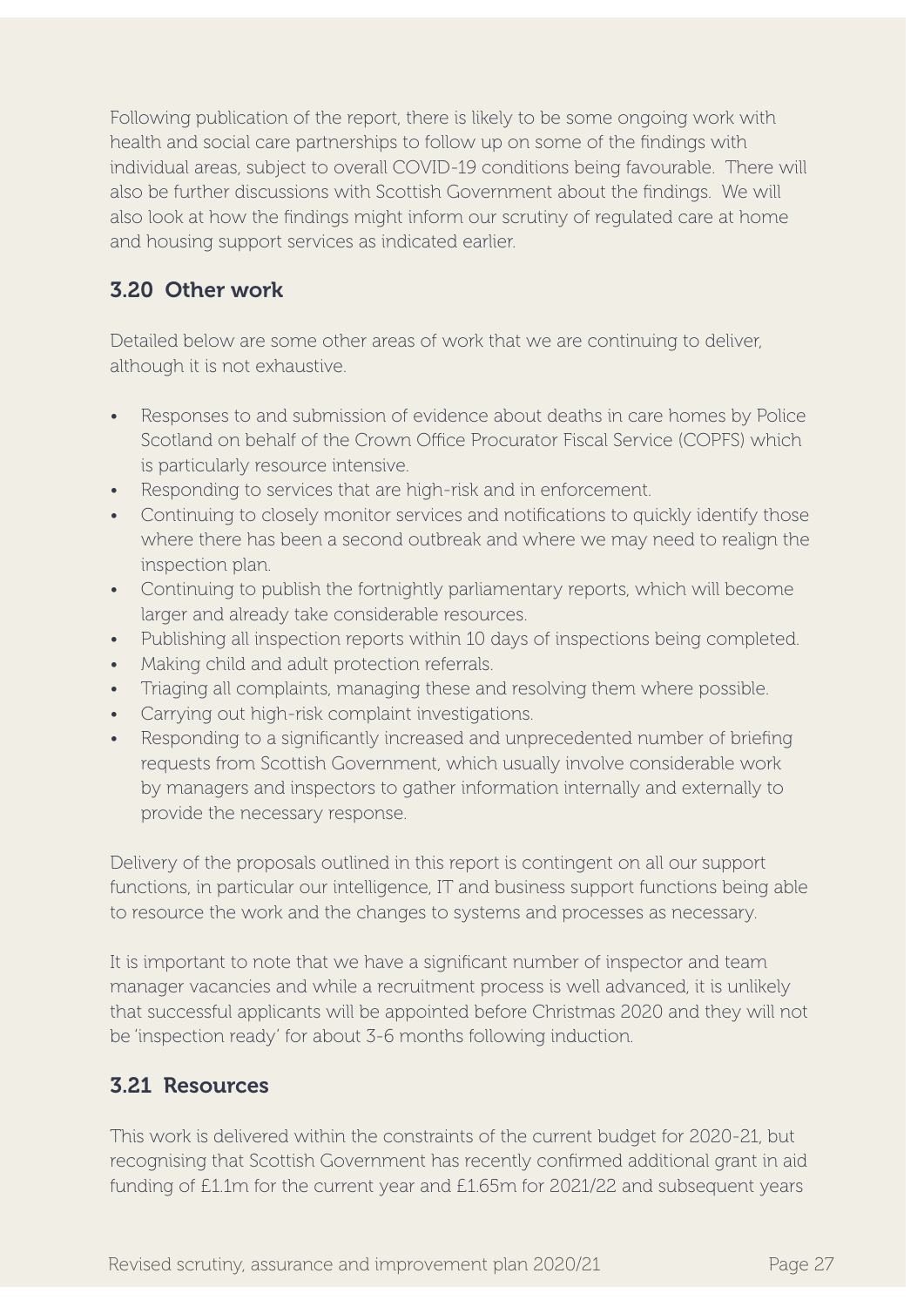to fund the outcome of a job evaluation exercise and to implement a team structure review. The Care Inspectorate also receives additional grant income, subject to the submission of business cases to Scottish Government for specific new duties or programmes, for example activity relating to the expansion of early learning and childcare, adult protection, and our digital transformation programme. The recently confirmed additional grant in aid funding to support regrading of inspectors should help us attract more applicants for the vacancies that we currently hold and historically found difficult to fill. The recruitment process is ongoing. Chief Executive Peter Macleod continues to discuss with our Scottish Government Sponsor Branch the need for a further increase to our core funding to support delivery of our plan in 2020-21 and beyond.

## 3.22 Policy implications

As made clear throughout this revised Scrutiny, Assurance and Improvement Plan, we carry out scrutiny and improvement within a complex and changing policy landscape made even more challenging by the impact of the COVID-19 pandemic. Our broad scrutiny and improvement remit will ensure we continue to contribute to many policy drivers and developments over the next six months and beyond.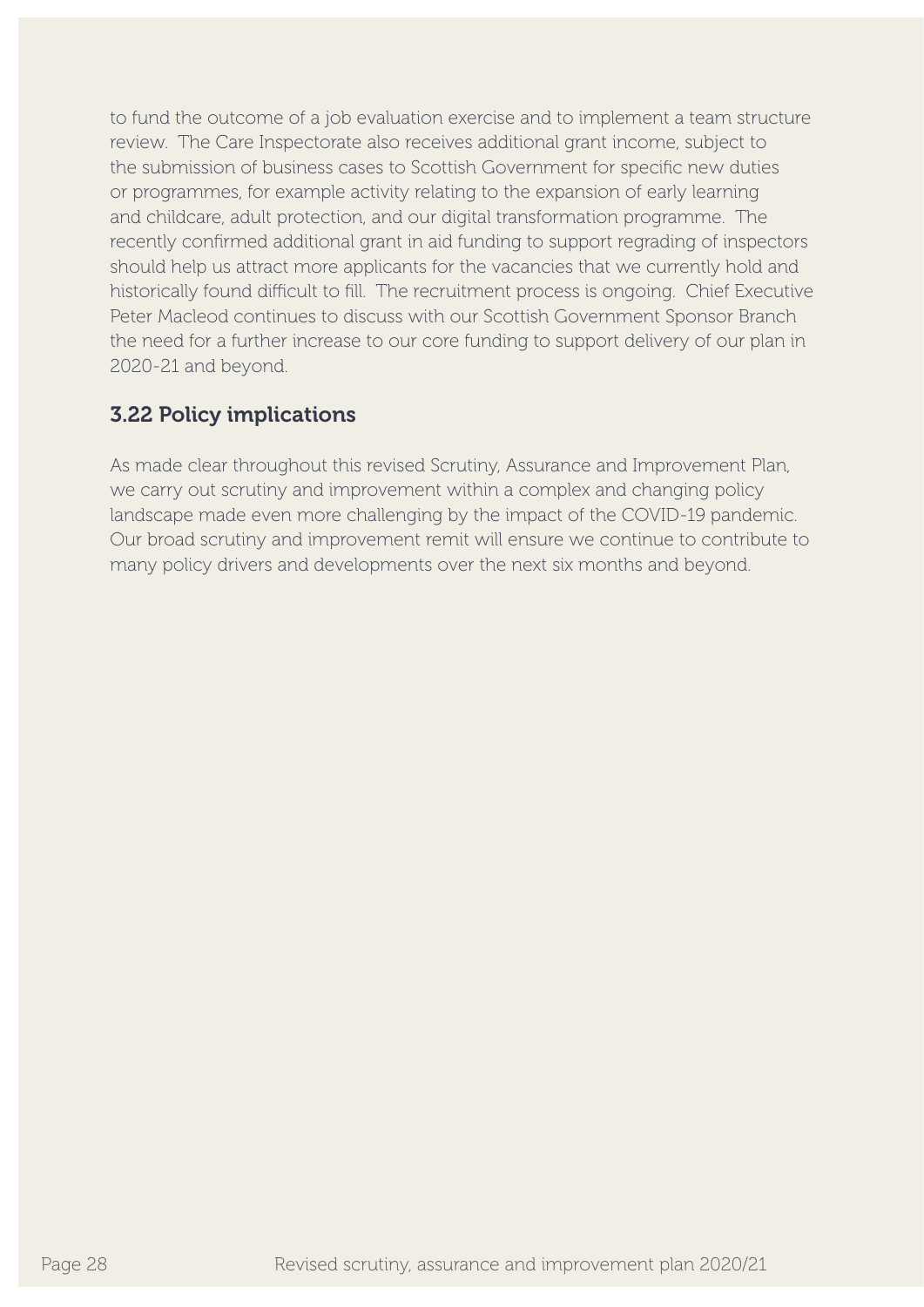